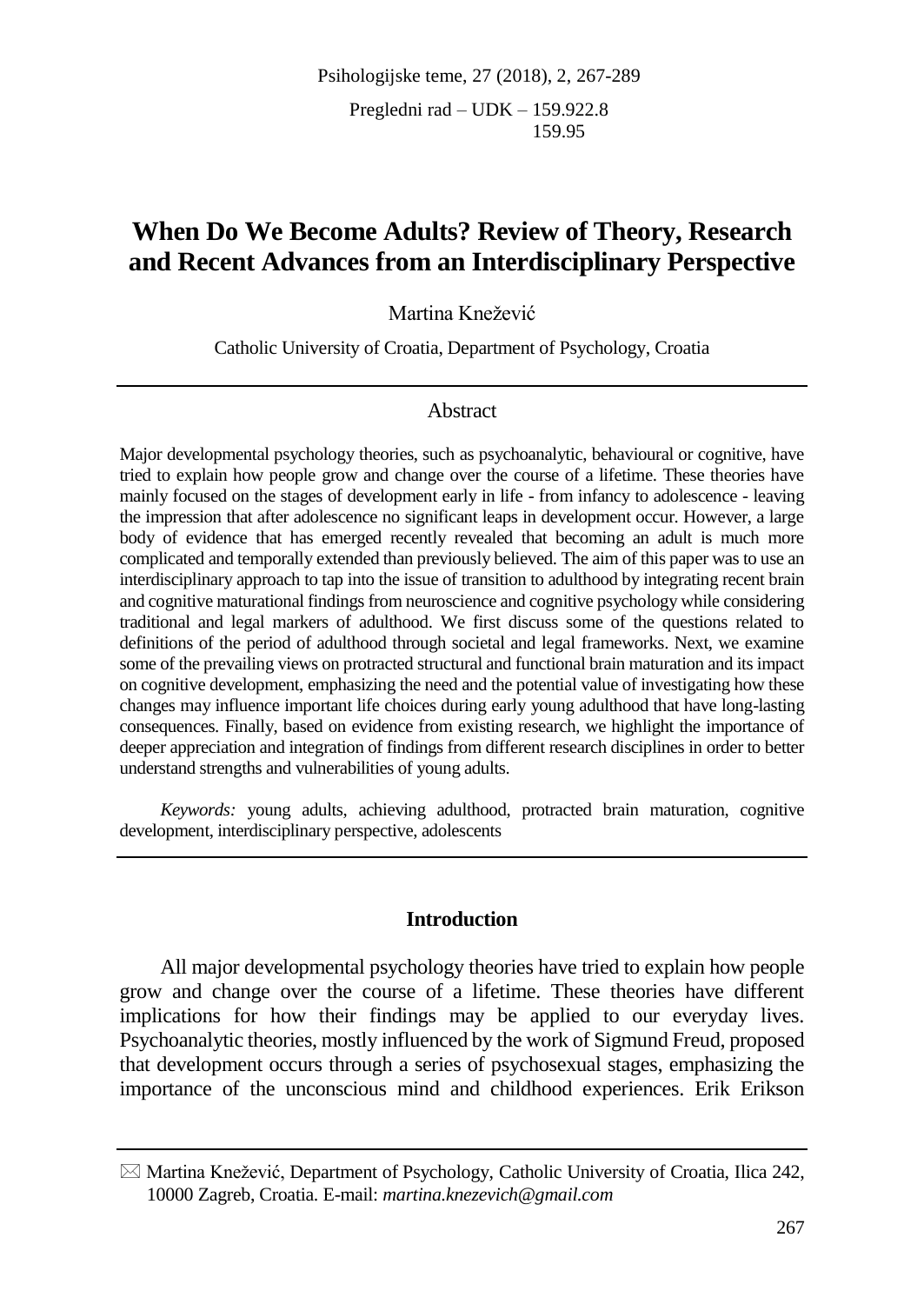formed an eight-stage theory of psychosocial development describing how one grows and changes through the entire lifespan by overcoming various conflicts at each stage while building upon previous experiences. Watson, Pavlov, Skinner and Bandura, main representatives of learning theories, focused on how the environment impacts behaviour through classical conditioning, operant conditioning and social learning. On the other hand, Piaget in his theory of cognitive development focused on the development of mental processes, skills, and abilities which are in accordance with ongoing biological changes.

Most of these theories have mainly focused on the stages of development early in life - from infancy to adolescence - leaving the impression that after adolescence no significant leaps in development occur. However, a large and relatively new body of evidence that has emerged recently revealed that becoming an adult is much more complicated and temporally extended than previously believed. It seems that the transition from adolescence to adulthood is not just marked by changes in social markers or legal boundaries, but also by dramatic changes in brain structure and function, and consequently, in cognitive skills.

One of the reasons that developmental theories are not able to encompass the full extent of the development is that despite their mutual interest, each discipline (sociology, biology, psychology) has been studied in isolation. The aim of this review was to use an interdisciplinary approach to tap into the issue of transition to adulthood by integrating recent brain and cognitive maturational findings from neuroscience and cognitive psychology while considering traditional and legal markers of adulthood. In this review, we show that even though many social studies reveal that in most modern societies the period of transitioning to adulthood is more prolonged than ever before, and neuroimaging studies support the continuation of structural brain development after adolescence, much less is known about how these changes relate to maturation of cognitive functions at this age, and hence the corresponding developmental models are still lacking.

The focus of the present article is to review relevant research on protracted social, cognitive and brain development across adolescence and early young adulthood in order to add to the current discussion regarding the transition to adulthood, as well as to offer a few suggestions for how future research in this area might be utilized to increase our understanding of never-ending question - when do we become adults? We first discuss some of the questions related to definitions of the period of adulthood through societal and legal frameworks. It seems that the period of transitioning to adulthood has become much more complex and diversified than it was the case 50 or 60 years ago. Next, we examine some of the prevailing views on protracted structural and functional brain maturation and its impact on cognitive development. Studies using various neuroimaging methods have shown that even though important aspects of brain circuitry are in place in adolescence and the performance is close to adult level, there are still inflexibilities in the brain networks that limit the efficient and flexible use of cognitive control.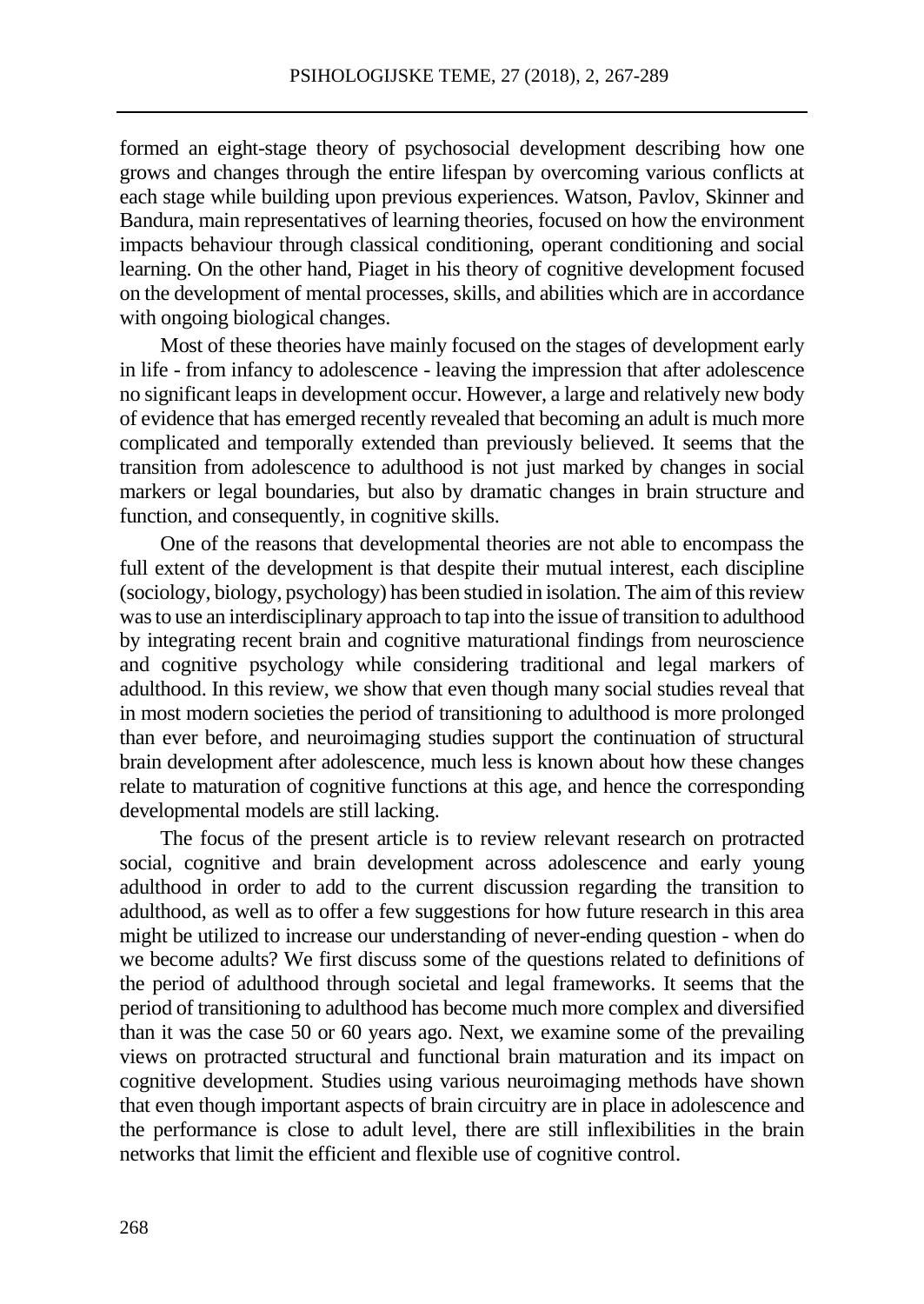The new findings which confirm that the changes in brain structure, cognitive skills and related performance continue into early young adulthood challenge current developmental models, emphasizing the need for a new theoretical framework which will incorporate these findings. Might this be a life stage that deserves more attention from various research disciplines, rather than a new cultural trend that is occurring depending on social backgrounds and likely economic prospects? Based on the evidence from existing research, we highlight the importance of deeper appreciation and integration of findings from different disciplines in order to recognize strengths and vulnerabilities of young adults. These new findings may provide a better description of the complexity of transition from adolescence to adulthood.

Social studies are mostly focused on explaining the reasons behind the lengthened period between the onset of puberty and the fulfilling of cultural expectations around adult roles, like financial independence and family formation.

### **Social Markers of Transition to Adulthood**

Young adulthood is broadly defined as the age between 18 and 40 years. In 1950s and 1960s social scientists from numerous fields showed that most demographic events that mark the entrance into adulthood occurred early during this life stage, within a relatively limited time-span and usually in a sequential order – people left home and entered the workforce, got married and became parents a few years later (Hendry & Kloep, 2007). Most young men and women married in their late teens or very early twenties and had their first child about a year later. Until marriage, they lived with their parents and only 25% (almost all men) attained any higher education (Arnett, 2000; Billari & Liefbroer, 2010). These key transitions were commonly considered to be the criteria for reaching adulthood. However, during the last two decades, it has been increasingly argued that the process of transition to adulthood has become more complex, diversified, and prolonged than ever before (Jensen & Arnett, 2012). Nowadays young people explore many more options while searching for a suitable career, partner, or housing possibilities. They stay in school longer, marry later, and have their first child later than in the past. For example, Schoon and Lyons-Amosba (2016) identified five distinct pathways to employment in UK: (1) early work orientation involving continuous employment from the age of 16, (2) transition to employment around the age of 19 after some education, (3) persistent unemployment at the age of 19 as a result of constant transitions between being employed or in school, (4) inactivity due to illness or taking care of family home, and (5) extended education followed by transition to work up to the age of 23.

The pathways into adulthood have certainly become more flexible, variable, and less uniform. Some move more slowly through these processes and others make relatively fast transitions to independent adult life. In a study among Finnish university students during an 18-year follow up, researchers have identified six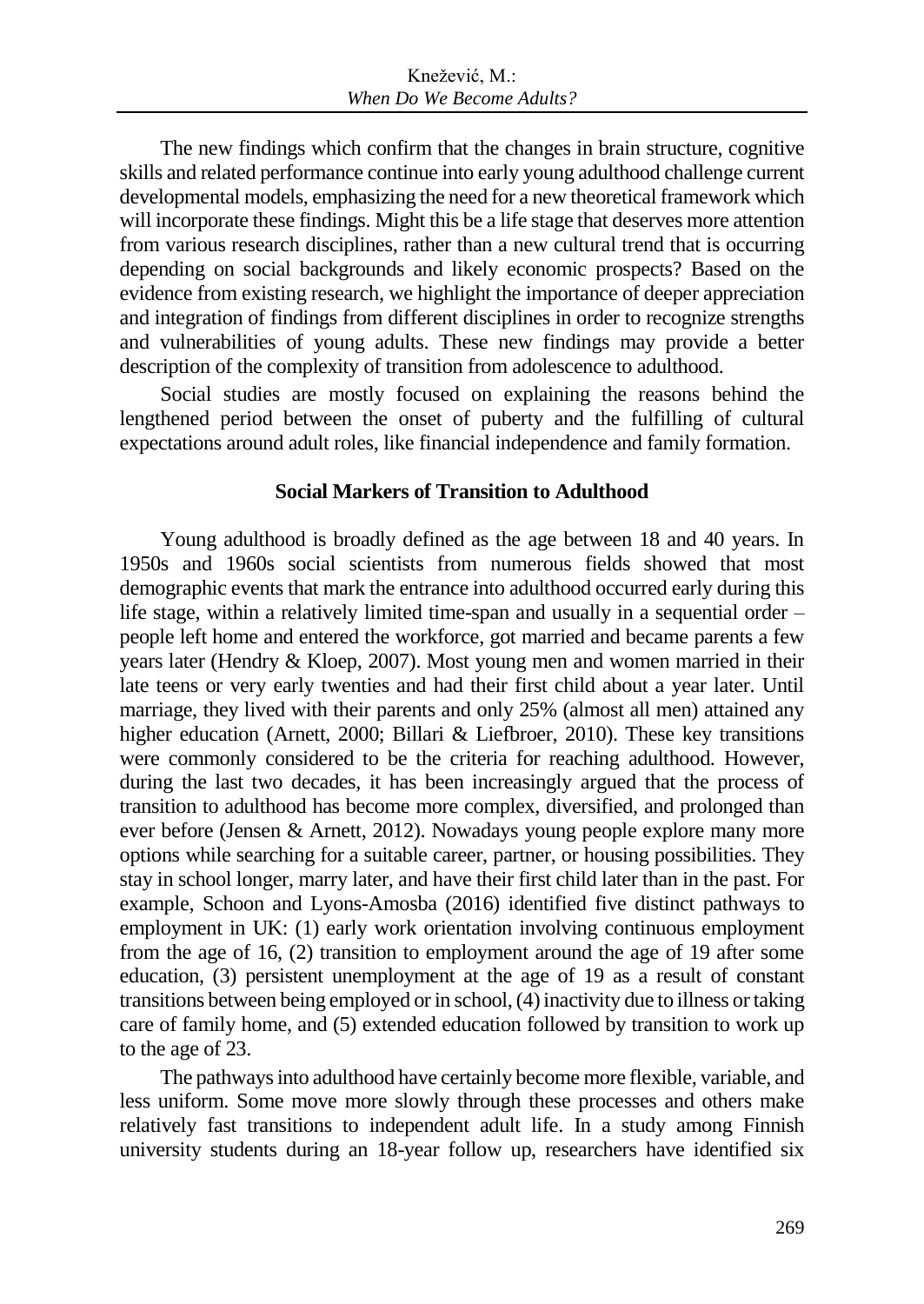pathways into adulthood related to family and work roles: (1) career and family pathway in which all key life transitions to adulthood occurred in a "normative" or expected order, (2) slow starters in which both career and family transitions were postponed, (3) singles with slow career in which individuals had difficulties in forming and committing to a partnership and were slow in starting their work career, (4) fast starters characterized by fast transition in all of the key life domains, (5) career and unsteady partnerships where individuals moved early to employment and entered partnership during university studies but then experienced several partnerships and repeated breakups, and (6) fast partnership and late parenthood pathway with early formed partnership that remained steady, but transitioned to parenthood relatively late (Salmela-Aro, Kiuru, Nurmi, & Eerola, 2011). Billari and Liefbroer (2010) showed that throughout Europe many demographic events occur rather late in young adulthood, the time span between the first and the last transition is relatively long, and many of these events (e.g., completing schooling, obtaining a full-time job, establishing an independent household, forming a family) occur and often reoccur during this time. Similar patterns have been found across USA (Arnett & Tanner, 2006) as well as in other counties around the world (Swanson, 2016).

Today traditional social markers do not stand for attaining adulthood anymore. As one of the main reasons behind this prolongation of the entrance into adulthood researchers point out changes in labour market and the social structure in industrialized cultures (Schwartz, Donnellan, Ravert, Luyckx, & Zamboanga, 2010). Studies show a global rise in the age of first marriage across continents, coupled with childbirth statistics, and significantly fewer percentages of women marrying before the age 20 (Arroyo, Payne, Brown, & Manning, 2013; Curtis, 2015). In addition, formal education has been increasing, with narrowing discrepancies between educational opportunities for women and men (Curtis, 2015). The combination of delayed marriage and childbirth with prolonged education fosters an international trend towards prolongation of the time an individual needs in order to become an adult according to societal norms and expectations. This set of interrelated demographic changes, and the psychological transformations accompanying them, has led an increasing number of scholars to conclude that this period of transition to adulthood should be described as a distinct phase in the life course between adolescence and adulthood (Jensen & Arnett, 2012; Schwartz et al., 2010; Swanson, 2016).

The first scholar who proposed a new period of development from late adolescence through the early twenties was Arnett (2000), who focused on ages 18 - 25. He pointed out that this period is neither adolescence nor young adulthood, and referred to it as the "emerging adulthood". He describes "emerging adulthood" as a period of social instability, change and exploration. According to Arnett's theory, "emerging adulthood" is: a) the age of identity explorations, including frequent changes in love partners, educational and occupational selection, b) the age of instability, because it adds an element of stress and anxiety, c) the self-focused age,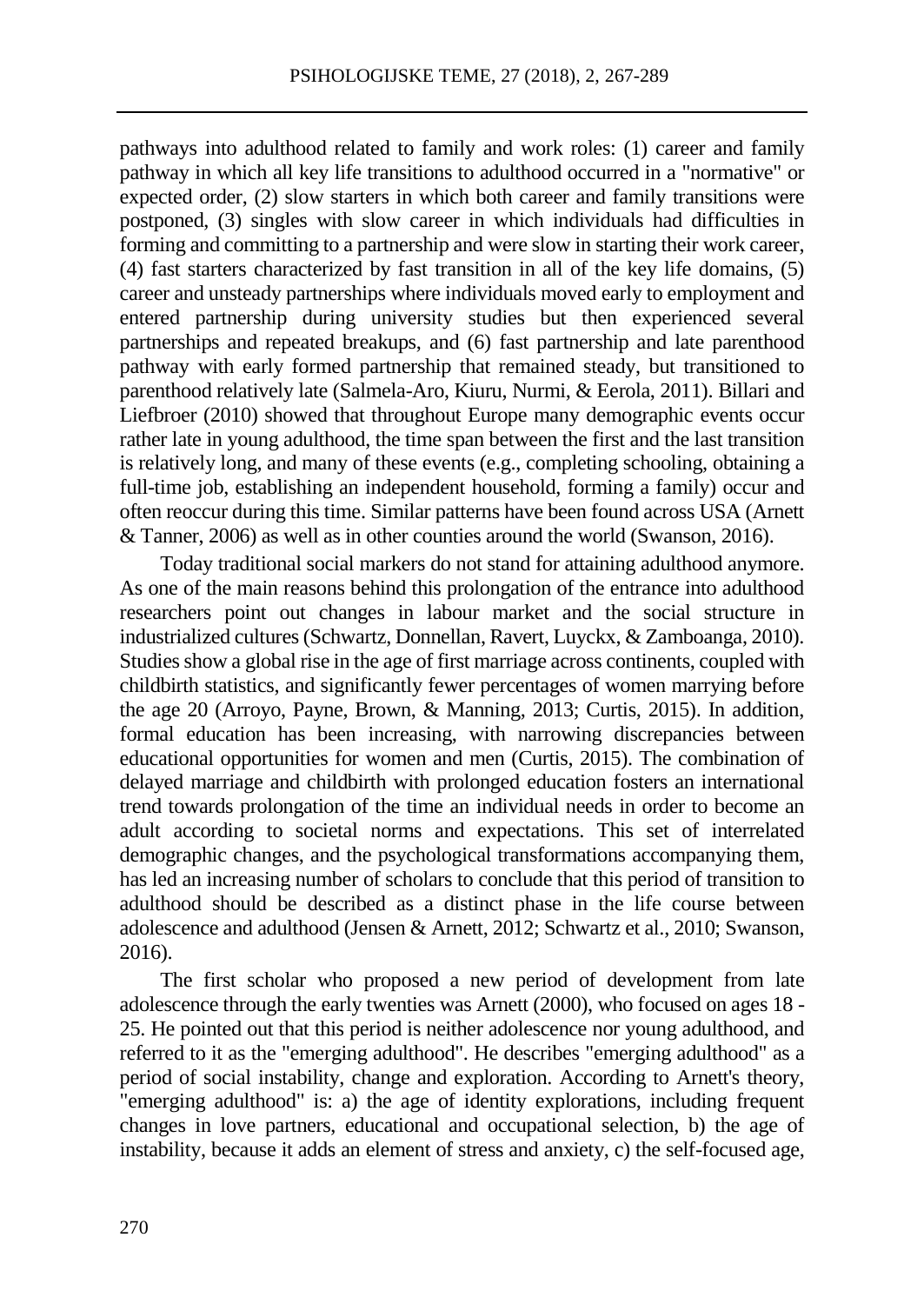because it is the least structured time of life and the least bound by obligations to others, d) the age of feeling in-between adolescence and adulthood, because many of young adults at this age do not feel like adolescents any more but do not yet feel as adults either, e) the age of possibilities as a time of high hopes and great expectations, with a window of opportunity for people to make dramatic changes in their lives (Arnett, 2000; Schwartz, Cote, & Arnett, 2005; Tanner, Arnett, & Leis, 2009). Many developmental theorists presume that a prolonged transition into adulthood has become a cultural imperative in industrialized societies (Arnett, 2003; Chung et al., 2014; Jensen & Arnett, 2012; Settersten, Ottusch, & Schneider, 2015; Tanner et al., 2009). Hence, the number of studies on emerging adulthood has significantly grown in the last 15 years. Even though the emerging adulthood research has strong roots in the adolescent field of study, it is now taking on the status of being a legitimate filed of its own (Swanson, 2016).

However, there is a considerable variability between industrialized and developing countries. For example, while the percentage of American young people entering higher education has risen by about 50% in the last 60-70 years, thus delaying full-time employment, marriage and parenthood until at least mid-20s (Arnett & Tanner, 2006), cultures with lower socioeconomic status include more adolescents in the adult family roles and labour market (Curtis, 2015). This restriction of emerging adulthood to industrialized societies is one of the major arguments against Arnett's theory. In this context, Alice Schlegel (1995), after reviewing information on adolescence in 186 traditional non-Western cultures, concluded that period between adolescence and adulthood existed in only 20% of the cultures, unlike adolescence which is virtually universal. Hendry and Kloep (2007) point out on several limitations of Arnett's theory of emerging adulthood. The transition from adolescence to adulthood is not as smooth as Arnett proposes - it changes depending on the domain and can be reversible. Young people might reach adult status early in some aspects and later in others, but some may never achieve adult status according to their own perceptions or social markers. Thereafter, they can find themselves in circumstances which would make them regress, e.g., returning to their parent's home after losing a job (Hendry  $&$  Kloep, 2007). In the USA, the vast majority of the fulltime workers are aged between 25 and 64 years (Curtis, 2015), and, according to the Affordable Care Act, youth through the 25th year are allowed to be included as dependents on their parent's health care insurance (The Centre for Consumer Information & Insurance Oversight, 2015). Considering their economic selfsufficiency and overall social costs associated with the prolonged period of moving into adulthood, some social analysts and policy-makers argue that this will certainly place large financial (and emotional) burden on middle-aged parents, having to support their "emerging" children at the same time as having to care for their ageing parents. Also, a large number of young adults not participating in the labour market in their first 30 years of life could have a great cost on post-industrial societies (Hendry & Kloep, 2007).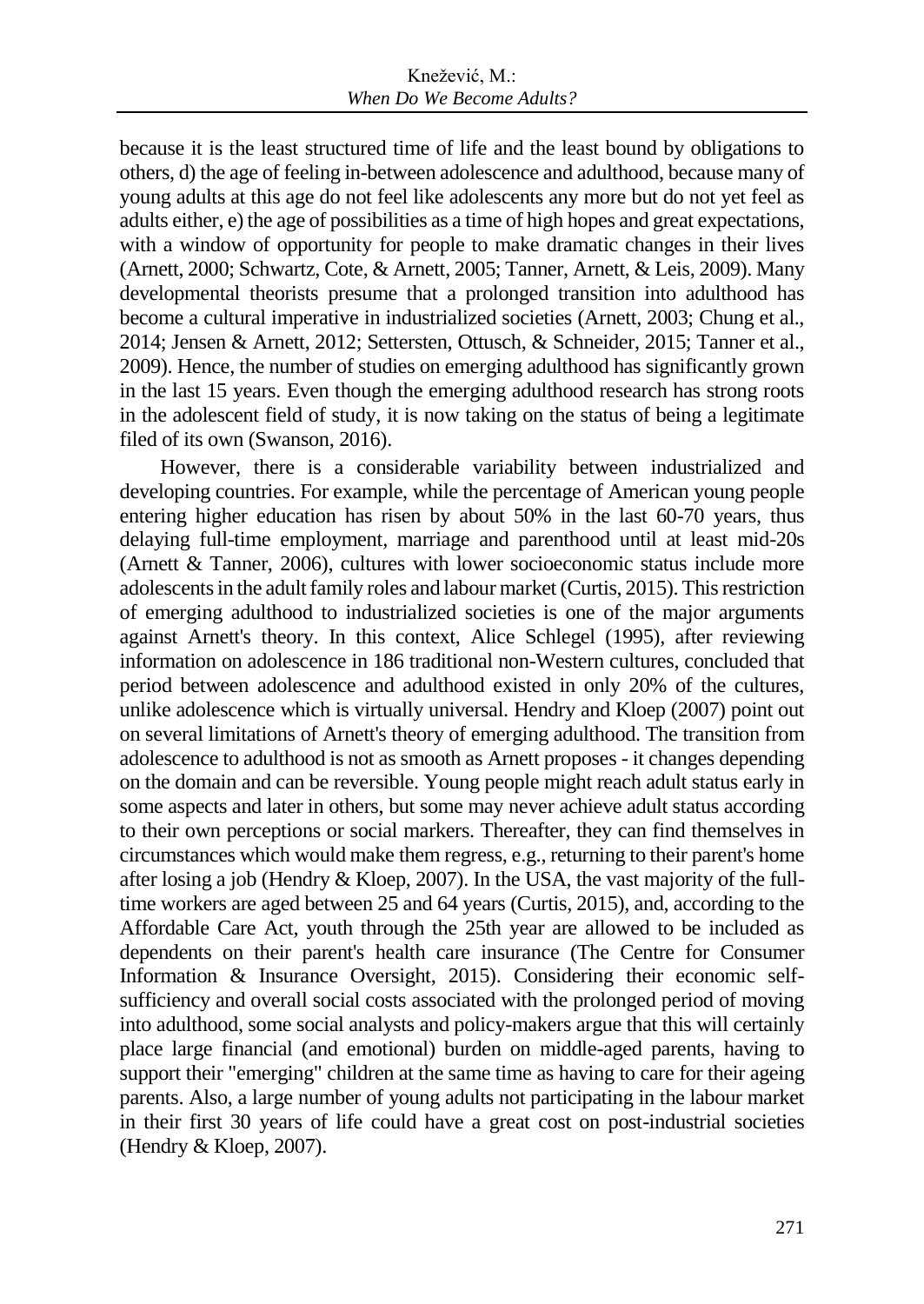There is no doubt that managing everyday lives during young adulthood becomes more complex than during adolescence. An individual at this age can be deemed criminally responsible, is able to own firearms or purchase alcohol, drive a car, vote, or join the armed forces. There is a great variability in how different aspects of the law define the age of majority in various countries.

#### **Defining Adulthood through Legal Boundaries**

Determining exactly when the longest period of human development – the adult life – begins is unclear even when looking through legal definitions. The age of majority is the threshold of adulthood as recognized by the law. It is the age when an individual, through the eyes of the law, assumes control and responsibility for his person, actions and decisions. It does not depend on the mental or physical maturity of an individual, and it is not always set to 18, but varies between 15 and 21 (Curtis, 2015). The youngest age at which one can be held responsible and subjected to punishment for offences considered by criminal code as less serious is specific to each country, but is between 10 (e.g., Australia) and 12 (e.g., Belgium, Canada). For more serious offences, the lowest age limit for criminal liability varies between the ages 14 to 16 (Steinberg, 2013).

The legal age requirement for handgun possession is 18 in most of the USA, but states have set their own minimum age laws, and in some a 14-year old can legally own rifles or shotguns (Smartgunlaws.org, 2014). In most European countries 18 is also the minimum age, except for hunting and target shooting, when less than 18 is acceptable under adult guidance, with no minimum age limit. In most countries around the world the military draft starts at 18, however, with parental consent, the possibility of enlisting varies between 14 and 17 (Central Intelligence Agency, 2016). The marriage age of consent is set to 18 in most countries, but with parental and/or the consent of a judge, the lowest age limit varies from 13 to 18 (Robertson, 2016). Driving age minimum varies from 14 to 18, while the minimum legal age for purchase of alcohol ranges from 16 to 20 in most countries around the world, but is set to 21 in the USA (Kadiri, 2014).

#### **Risk Taking and Reckless Behaviours in Early Adulthood**

Excessive alcohol consumption often escalates during the early adult years. More than 30% of young adults between the ages of 18 and 24 report binge drinking (consuming several alcoholic drinks within two hours, generally five for men and four for women) at least once in two weeks in the USA (Willoughby, Good, Adachi, Hamza, & Tavernier, 2014). 24% of Australians in the same age group report binge drinking at least once a month (Courtney & Polich, 2009), while in Europe 22% of those aged 15-24 years report binge drinking at least once a week (Hanewinkel et al., 2012). Actually, the highest rates of substance and alcohol use disorders are found between the ages 18 and 25 (Carter, Brandon, & Goldman, 2010).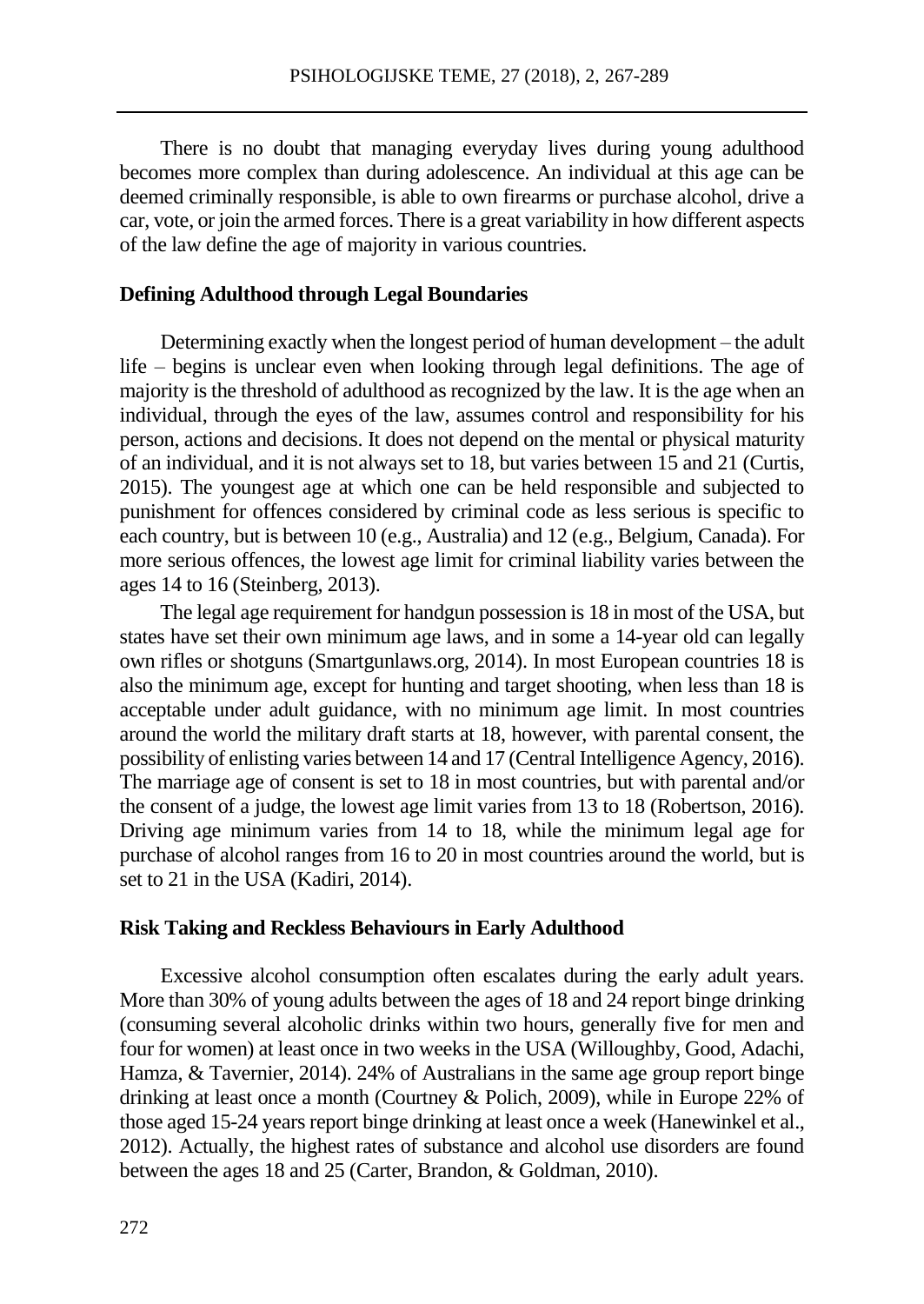Unlike most other periods of life, the leading causes of death in late adolescence and early young adulthood (between 15 and 24 years of age) are road traffic accidents, homicide and suicide (Sethi, Racioppi, & Bertollini, 2007). Even though adolescence is commonly referred to as "the rules are made to be broken" age, the prevalence of several types of risk-taking behaviours, like risky driving at high speed or while intoxicated, actually peaks during the early 20s (Steinberg, 2008). Shulman and Cauffman (2014) investigated risk-taking in 282 participants aged 10-30 years. When they were asked to make quick, intuitive assessment of risk behaviour, researchers found that the peak age for the most favourable attitudes toward risktaking is between 20 and 21.

Taken all together, social, economic, and demographic changes over the past 50-60 years have resulted in dramatic changes in what occurs during the late teens and through the twenties for most young people in industrialized societies, making it harder to determine when adulthood begins. This is unclear even when looking through legal definitions of adulthood, mainly due to a great variability in how different aspects of the law across countries define when we become adults.

Becoming an "adult" involves enormous changes in roles and responsibilities, which require greater use of effortful control and sophisticated cognitive skills in order to modify emotions and behaviour, make appropriate decisions, consider consequences, prioritize, focus on important details and shift between tasks and activities. Researchers agree that the inclination to risk-taking behaviour (e.g., drunk driving, substance abuse) is strongly related to slow maturation of cognitive control system which regulates these impulses (Luna, Padmanabhan, & O'Hearn, 2010). The optimal use of these abilities evolves gradually and depends on brain-based control mechanisms. While brain-based control mechanisms are still developing, it is more likely to act impulsively when confronted with stressful or emotional decisions. Even though cognitive challenges in young adulthood are generally very high, if we review the scientific literature from 10-15 years ago we can find virtually nothing about the typical development of brain structures that underpin these complex processes after childhood.

### **What's Brain Got to Do with It?**

During the 1980s and 1990s, researchers published extensive data on synapse formation in the cerebral cortex of the rhesus monkey (Bourgeois, Goldman-Rakic, & Rakic, 1994; Rakic, Bourgeois, & Goldman-Rakic, 1994). Their data revealed several similarities between human and monkey brains: a phase of rapid synaptogenesis followed by a plateau phase of above adult levels of synaptic density in early infancy, and consequently elimination during childhood and adolescence. However, the postnatal refinement of cortical microstructure progresses along a more protracted timetable in humans relative to other primates. Whereas other primates are born with brains that already weigh about 70% of adult mass, in humans only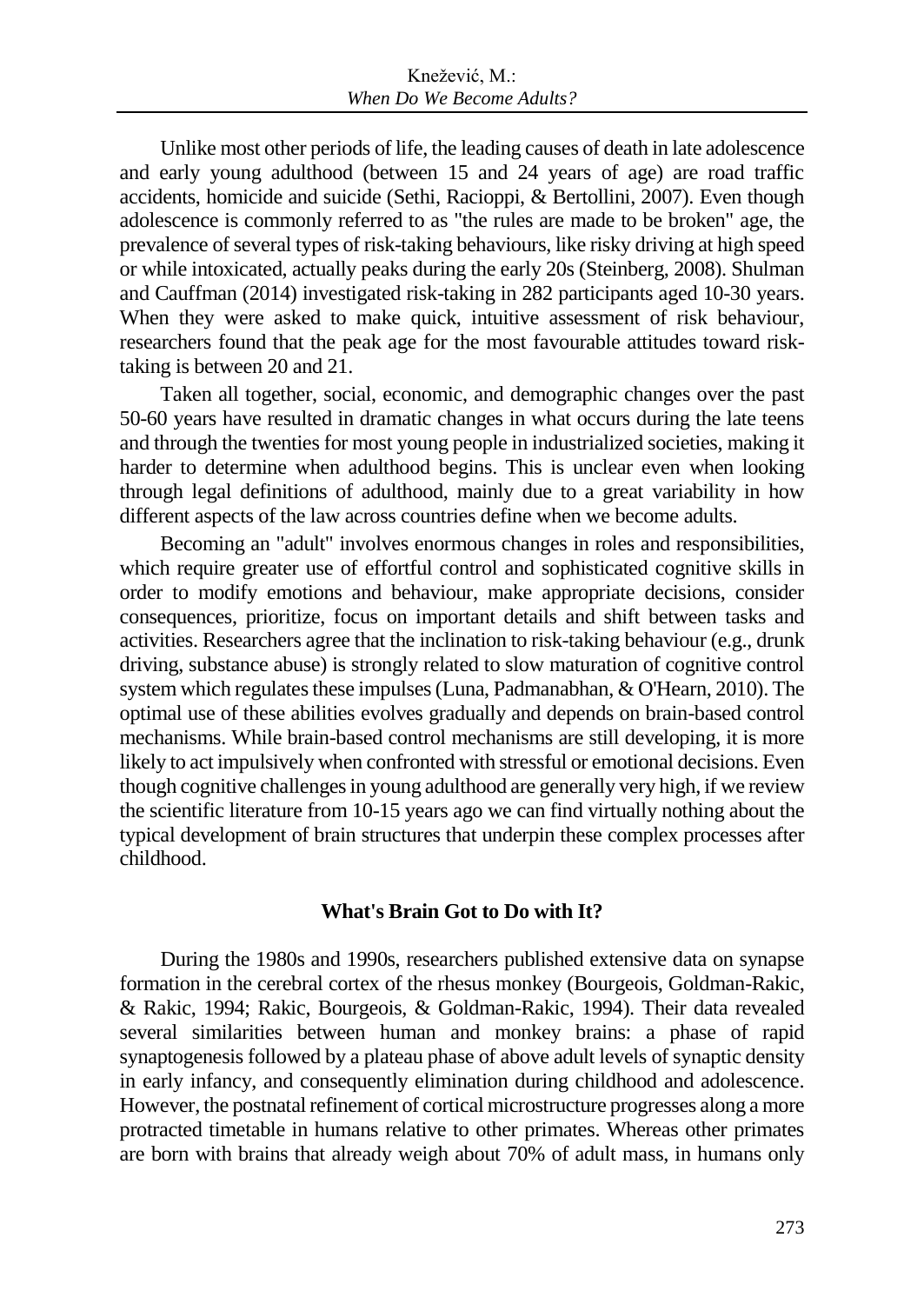about 25% of adult mass is achieved at birth, while a large proportion of the brain growth occurs postnatally, allowing different social and environmental factors to impact the formation of neural network (Bianchi et al., 2013). Overall, in human cerebral cortex peak synapse density occurs in mid-childhood around the age 5, while pruning of synapses extends into the third decade of life, especially in prefrontal regions. Synaptic density peaks earlier in phylogenetically older brain areas (i.e., at 3 months in auditory cortex) compared to newer cortical areas (i.e., at 15 months in the middle frontal gyrus), and dendritic growth occurs in parallel with synaptogenesis (Huttenlocher & Dabholkar, 1997; Petanjek et al., 2011).

The use of magnetic resonance imaging (MRI) opened a whole new era, allowing researchers to non-invasively document large-scale processes of brain development, provide insights into the sequence of these developmental processes in longitudinal experiments, and document how they occur in living subjects. Many cross-sectional and several longitudinal studies using MRI have demonstrated that healthy human brain development occurs through childhood and adolescence. These life periods are marked by significant changes due to undergoing maturation of behavioural, emotional, hormonal, and cognitive processes. However, brain maturation does not end with adolescence, but rather continues into young adulthood.

The most consistent findings from research using structural MRI in typically developing human brain show that the cerebral volume does not change significantly after the age 9-10 (Brown & Jernigan, 2012). However, grey matter volume follows an inverted U-shaped developmental trajectory, where the total volume in the brain increases before puberty and decreases after puberty (Gogtay & Thompson, 2010). This is consistent with post-mortem observations of increased synaptic pruning (elimination of unused neuronal connections) during adolescence and early young adulthood. Grey matter density on MRI is an indirect measure of glial cells, vasculatures, and neurons with dendritic and synaptic processes. Grey matter loss is considered an index of the time-course of maturation of a region (Sowell et al., 2003). Neuroanatomical studies have shown that regions subserving primary functions, such as motor and sensory systems, are first to mature. Temporal and parietal association lobes, responsible for basic language skills and spatial attention, mature next. Finally, the prefrontal and lateral temporal lobes, which integrate primary sensorimotor processes and are involved in complex cognitive behaviours, such as memory, planning or foresight of consequences, seem to mature last (Blakemore, 2012; Crone & Steinbeis, 2017).

Myelination, the thickening of the myelin sheath surrounding axons, is one of the most prolonged developmental processes in the human brain. Myelin acts as an insulator and massively increases the speed of transmission of electrical impulses from neuron to neuron, and consequently, from one brain area to another (Paus, 2010). In contrast to grey matter, white matter's volume increases more or less linearly throughout the first three decades of life, showing more rapid changes at early ages, and slowing or levelling off during young adulthood (Tamnes et al.,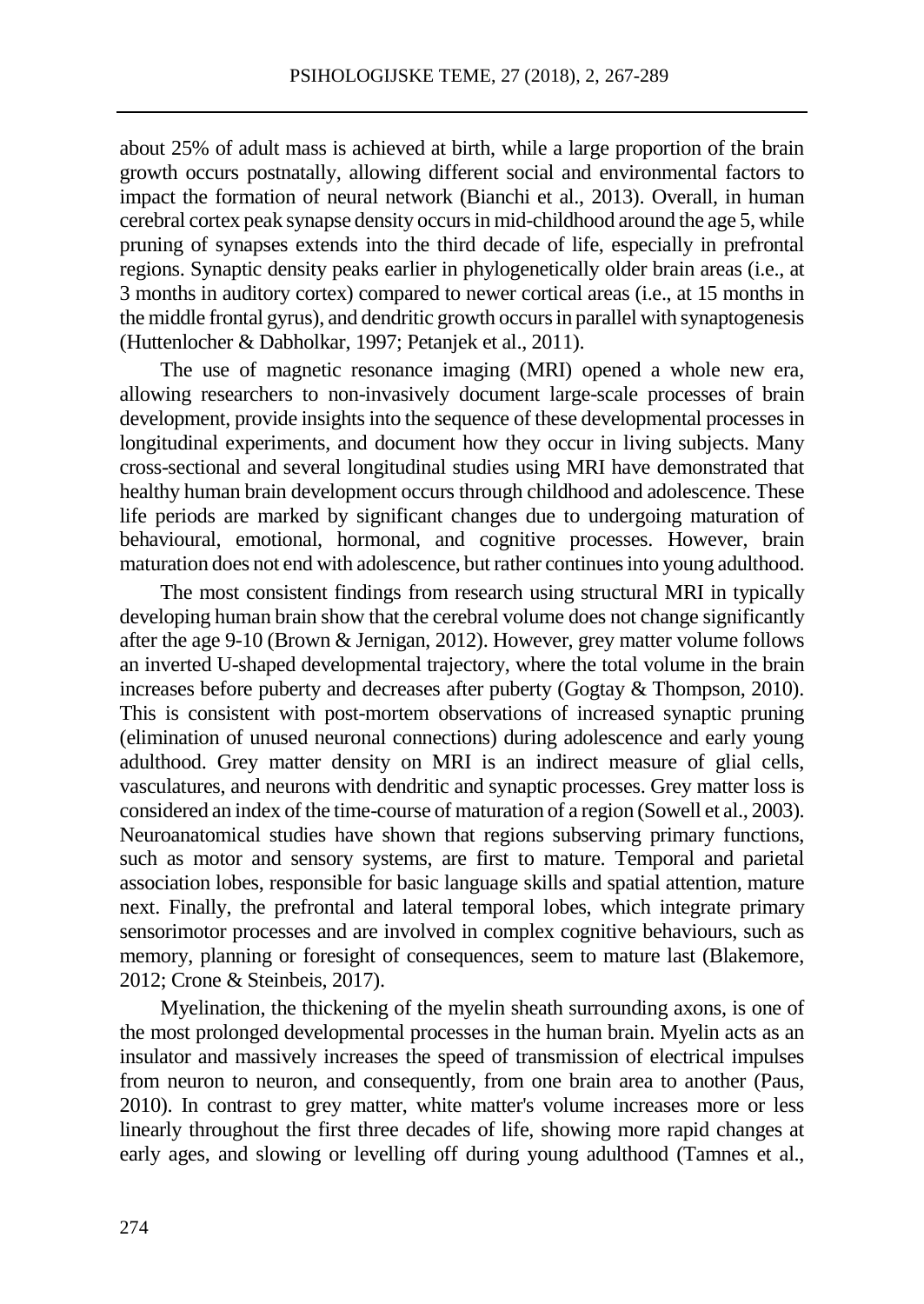2011). White matter density and myelination changes are not region-specific as are in grey matter, but rather wide-spread across the brain. Studies using diffusion tensor imaging (DTI, a brain imaging technique which provides unique insights into brain network connectivity) have shown that maturation of commissural fibres (which connect one cerebral hemisphere to the other) and projection fibres (which connect cerebrum with other parts of brain and/or spinal cord) occurs earliest; association fibres (which connect regions of the cortex within the same hemisphere) continue maturation at later ages, while frontal-temporal connections display the most prolonged development (Lebel & Beaulieu, 2011).

In summary, cellular and structural studies have demonstrated protracted postnatal brain development, with considerable changes in cerebral cortical and subcortical structures, as well as changes in grey matter and white matter area, thickness and connectivity. As a number of researchers point out, it seems that "the U.S. rental car companies have it right": the brain is not fully mature at the age of 16, when young people are allowed to drive, or 18 when they are allowed to vote, or 21 when they are allowed to drink, but closer to 25, when they are allowed to rent a car. The question then arises: what are the cognitive and behavioural implications of this refined neuroanatomical reorganization that continues into young adulthood?

### **The Interplay between Brain Maturation and Cognitive Development**

It is well known that the ability to use cognitive control over behaviour and thoughts improves during childhood and adolescence. The concept of cognitive control (also called executive control or executive functions) refers to a set of interdependent cognitive abilities that are needed to monitor and change behaviour flexibly and in accord with the internal goals and situational demands (Luna et al., 2010). It is an umbrella term and its subcomponents are commonly evaluated with tasks that reflect constituent functions such as: holding in mind and carrying out goaldirected plans, inhibiting unwanted or inappropriate behaviour, shifting the mindset and adapting to diverse situations. Primate (Bianchi et al., 2013; Rakic et al., 1994), human lesion (Barbey et al., 2012), and neuroimaging (Crone & Steinbeis, 2017) studies suggest that such skills rely heavily on the prefrontal lobe, but the whole brain integrity is necessary for efficient cognitive control functioning. It seems that brain regions that are responsible for these cognitive skills are already "online" early in development. Nonetheless, even though adolescents and early young adults can perform complex voluntary goal-directed behaviour, their decisions are often inconsistent and suboptimal (Luna et al., 2010). Studies report changes in the location of activation and the amount of activation in the neural response underlying cognitive control functions from childhood to adulthood.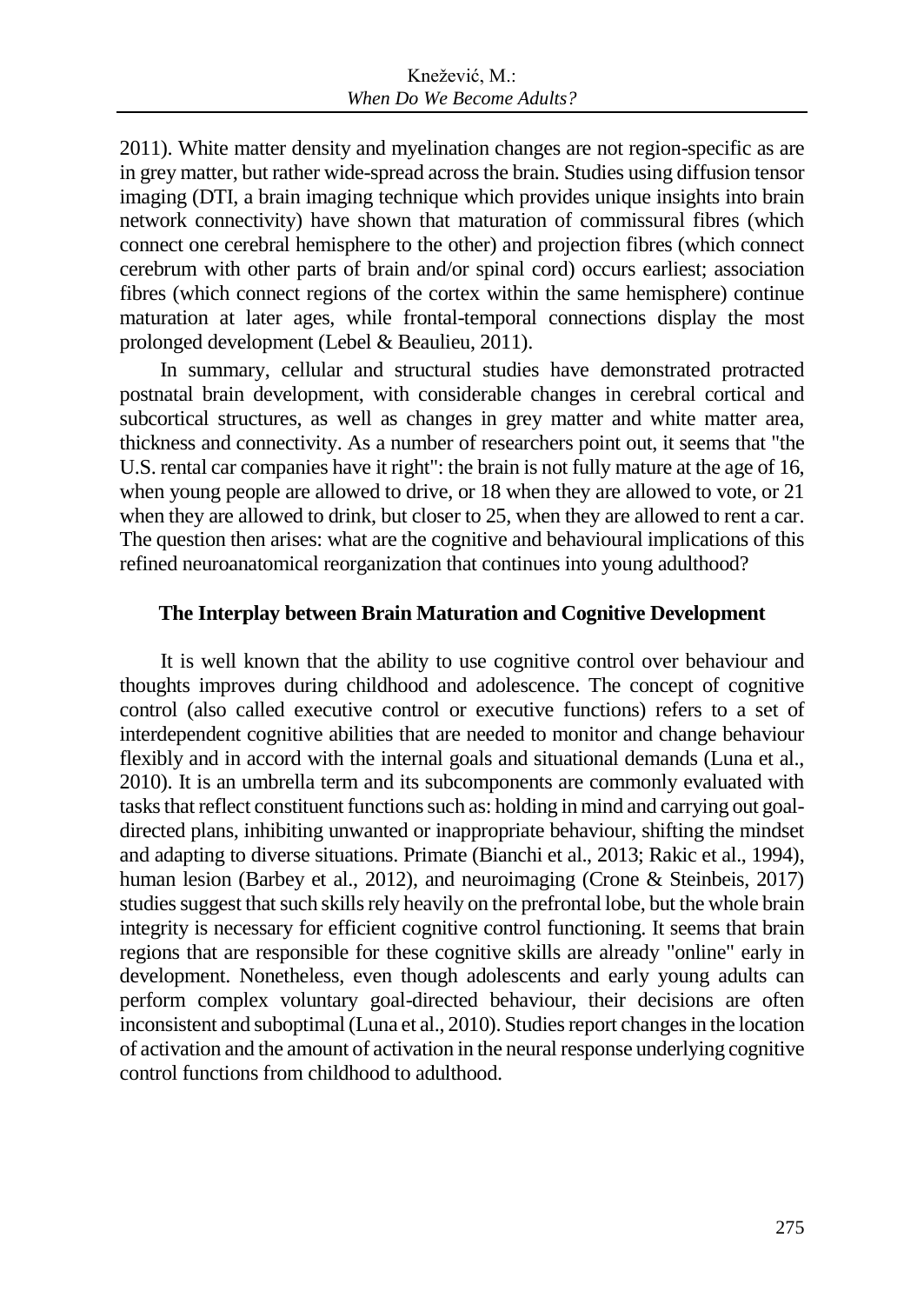### **Response Inhibition and Performance Monitoring**

The hypothesis that the development of the prefrontal cortex is closely tied to the development of cognitive control has been suggested by many theoretical models ever since it was found that patients with damage to this brain region show deficits in cognitive control (Stuss  $\&$  Levine, 2002). More recent models have suggested that development of various sub-processes of cognitive control is related to the maturation of various sub-regions of the prefrontal cortex (PFC) (Crone & Steinbeis, 2017). The key components of cognitive control that are thought to be crucial for regulation of behaviour are response inhibition and performance monitoring. The former enables individuals to actively suppress, interrupt or delay an action, while the latter refers to the ability to monitor performance and detect errors (Luna et al., 2010). Both of these cognitive control functions improve through childhood, adolescence and early young adulthood, and are supported by the primarily prefrontal cognitive control network, including anterior cingulate cortex (ACC). Functional MRI studies show that improvements in response inhibition and performance monitoring are accompanied by both increased brain activation in inferior frontal cortex in adults (ages 20-42 and 23-25) compared to adolescents (ages 10-17 and 18- 19), increased recruitment of ACC and PFC in adults (age ranges 18-47) compared to adolescents (ages 10-17), and decreased activity in medial frontal cortex in adults (ages 25-30) compared to adolescents (ages 9-19) (Knežević, Veroude, Jolles, & Krabbendam, 2016; Rubia et al., 2013). In addition, young adults between the ages 19 and 25 show impulsive behavioural tendencies (premature responses, lower accuracy, shorter reaction times) compared to those aged 28-42 (Knežević & Marinković, 2017), suggesting that response inhibition and performance monitoring do not fully develop before roughly the age of 25.

The ability to monitor, evaluate, and adjust behaviour according to changing environmental and social demands improves rapidly during development, especially after receiving feedback that signals the need to adapt current behaviour. For example, Crone, Zanolie, Van Leijenhorst, Westenberg, and Rombouts (2008) measured developmental differences in neural activity associated with different aspects of feedback processing in three age groups: early adolescents (8-11 years), mid-adolescents (14-15 years), and young adults (18-25 years). They found that early adolescents activated ACC and pre-supplementary motor area (pre-SMA) for all types of negative feedback, whereas both mid-adolescents and young adults activated this region specifically after unexpected negative feedback that signalled the need to adjust current behaviour, indicating changes in the pattern of brain activation related to negative feedback processing between early- and mid-adolescence. Dorsolateral PFC following negative feedback showed even a more protracted development with continued increases between mid-adolescence and young adulthood. In addition, the number of errors was higher in mid-adolescents compared to young adults (Crone et al., 2008).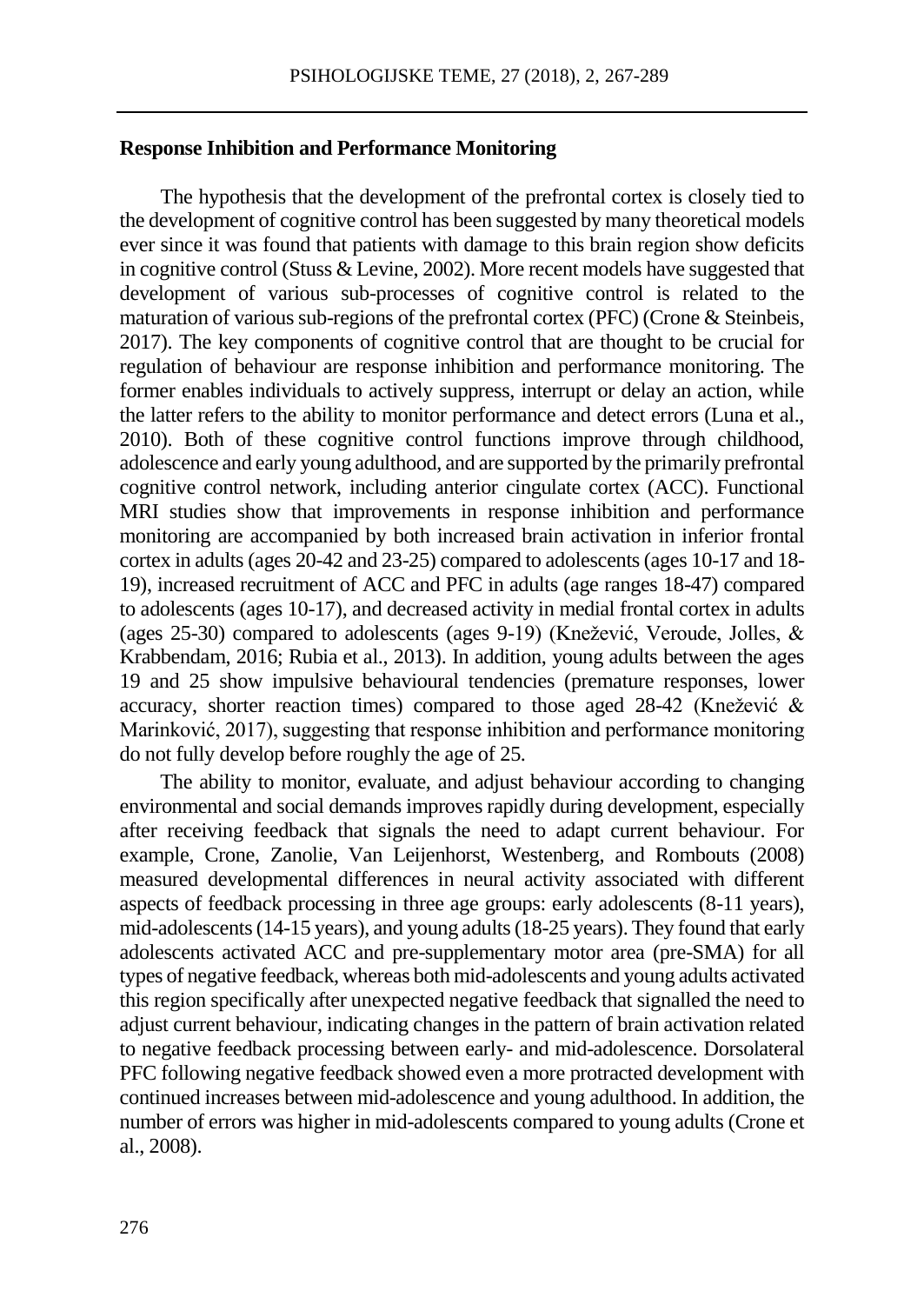### **Working Memory**

The ability to temporarily maintain information available for processing is known as working memory, another important subcomponent of cognitive control. Similar to response inhibition and performance monitoring, working memory improves through childhood, adolescence and young adulthood (Luna et al., 2010). Miyake et al. (2000) proposed the unity and diversity model after investigating whether latent variables, such as mental set shifting, information updating and monitoring, and inhibition of prepotent responses, predicted performance of 137 college students on more complex cognitive control tasks derived from a battery of psychological tasks: the Wisconsin Card Sorting Test, Tower of Hanoi, random number generation, operation span, and dual tasking. They found evidence that the development of working memory (updating and monitoring) contributed to performance on Wisconsin Card Sorting Test and the development of interference control contributed to performance on the Tower of Hanoi (Miyake et al., 2000). Developmental functional MRI studies show consistent patterns of working memory development in association with increases in dorsolateral PFC activity across studies throughout adolescence and early adulthood (Crone & Steinbeis, 2017). More specifically, working memory is supported by a widely-distributed brain network, including ventrolateral and dorsolateral PFC, as well as posterior parietal cortex. While adolescents show more diffused frontal network activation (including dorsolateral PFC, inferior frontal gyrus, middle temporal gyrus, ACC, posterior parietal cortex, anterior insula), adults show most localized brain activity (dorsolateral PFC, ventromedial PFC and supramarginal gyrus) coupled with performance enhancement (Crone & Steinbeis, 2017; Geier, Garver, Terwilliger, & Luna, 2009). This age-related change in working memory has been explained as an increase in the ability to process information, meaning that working memory's capacity functions more efficiently with advancing age (Crone & Ridderinkhof, 2011).

There are other cognitive control functions which also develop relatively late, although research on their developmental trajectories is still missing. For example, temporal foresight which is crucial for planning and decision-making or even simpler cognitive functions such as selective attention are thought to be progressively refined during adolescence and early adulthood (Rubia, 2013). However, most studies have concentrated on early childhood, whereas later developmental periods have been somewhat neglected.

### **Social Decision-Making**

Becoming an adult is not only about developing skills in order to change behaviour and thoughts in accordance with our own goals, but also to be able to understand and respond to changes in a social environment and adapt to novel situations. The ability to understand others' mental states, emotions and actions is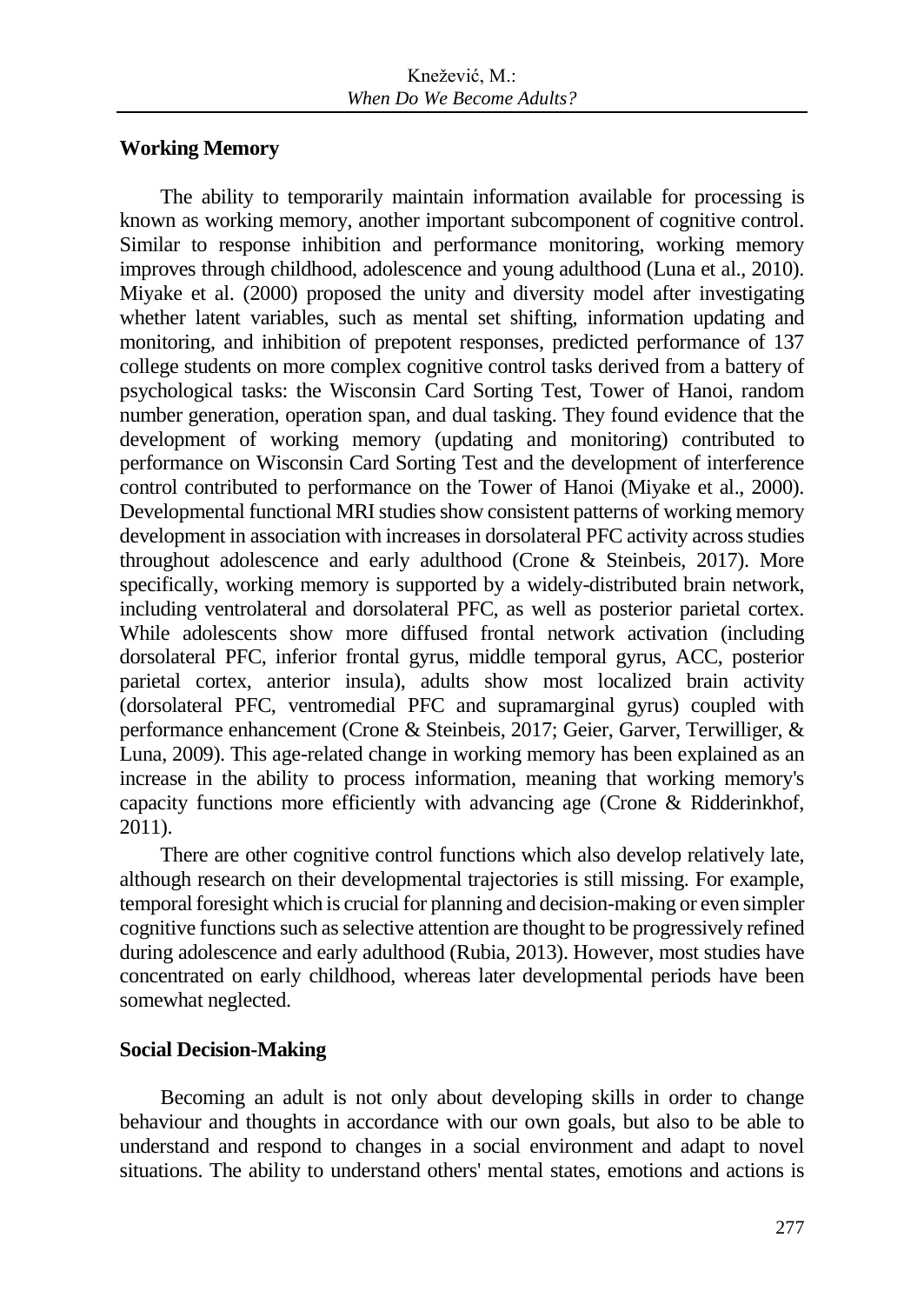known as the theory of mind. The theory of mind becomes increasingly important during adolescence and young adulthood, when the focus is shifted from immediate family towards peers, friends, and romantic partners. While basic theory of mind skills (like understanding that someone else can hold a belief that is different from our own) are present in childhood, more complex skills like perspective taking or metacognition mainly develop across adolescence and young adulthood (Blakemore, 2012; Crone & Dahl, 2012; Crone & Steinbeis, 2017; Pfeifer & Blakemore, 2012). A large number of neuroimaging studies have identified several key regions responsible for mentalizing: posterior superior temporal sulcus at the temporoparietal junction, medial PFC and superior temporal lobes (Pfeifer & Blakemore, 2012). This so-called "social brain network" undergoes structural and functional changes during development. While adolescents show more activation in medial PFC than adults, adults show more activation in temporoparietal junction than adolescents during various theory of mind tasks. The main change that is found in adolescent behaviour along with structural and functional changes in the brain is the shift from selforiented behaviour to pro-social behaviour, i.e. behaviour oriented toward others. This kind of behaviour is particularly important for successful functioning in various social situations (Blakemore, 2012; Shulman & Cauffman, 2014).

Taken together, research that made use of cognitive control paradigms combined with neuroimaging provided evidence that brain regions that are typically associated with cognitive control (such as the dorsal medial PFC and lateral PFC) show developmental changes throughout adolescence and early young adulthood, in line with changes in the efficiency of exerting cognitive control over behaviour. This suggests that the maturation of the prefrontal cortex is closely tied to the development of cognitive control at this age. Even though important aspects of brain circuitry are in place in adolescence and the performance is approximating that of adults, there are still inflexibilities in the brain networks that limit efficient and flexible use of cognitive control. The transition to adulthood seems to include relying more on a broader network of brain regions which share processing (e.g., prefrontal and posterior regions), freeing up cognitive control regions for more complex processing. This transition is supported by structural changes in the brain (e.g., synaptic pruning, myelination) which seem to leave the remaining brain circuits better specialized and more efficient. The interplay of cognitive abilities and neuroanatomical restructuration can be explained in at least three ways: as maturational progress of additional brain areas, as a change in interaction between brain areas that were already active, or as a change in patterns of activation in different brain regions as a result of acquisition of new skills (Crone & Ridderinkhof, 2011; Luna et al., 2010).

### **Developmental Theories and Theoretical Frameworks**

The findings that refinements in brain structure, cognitive skills and related performance continue through adolescence and into young adulthood challenge accepted views and current developmental models. Theoretical frameworks which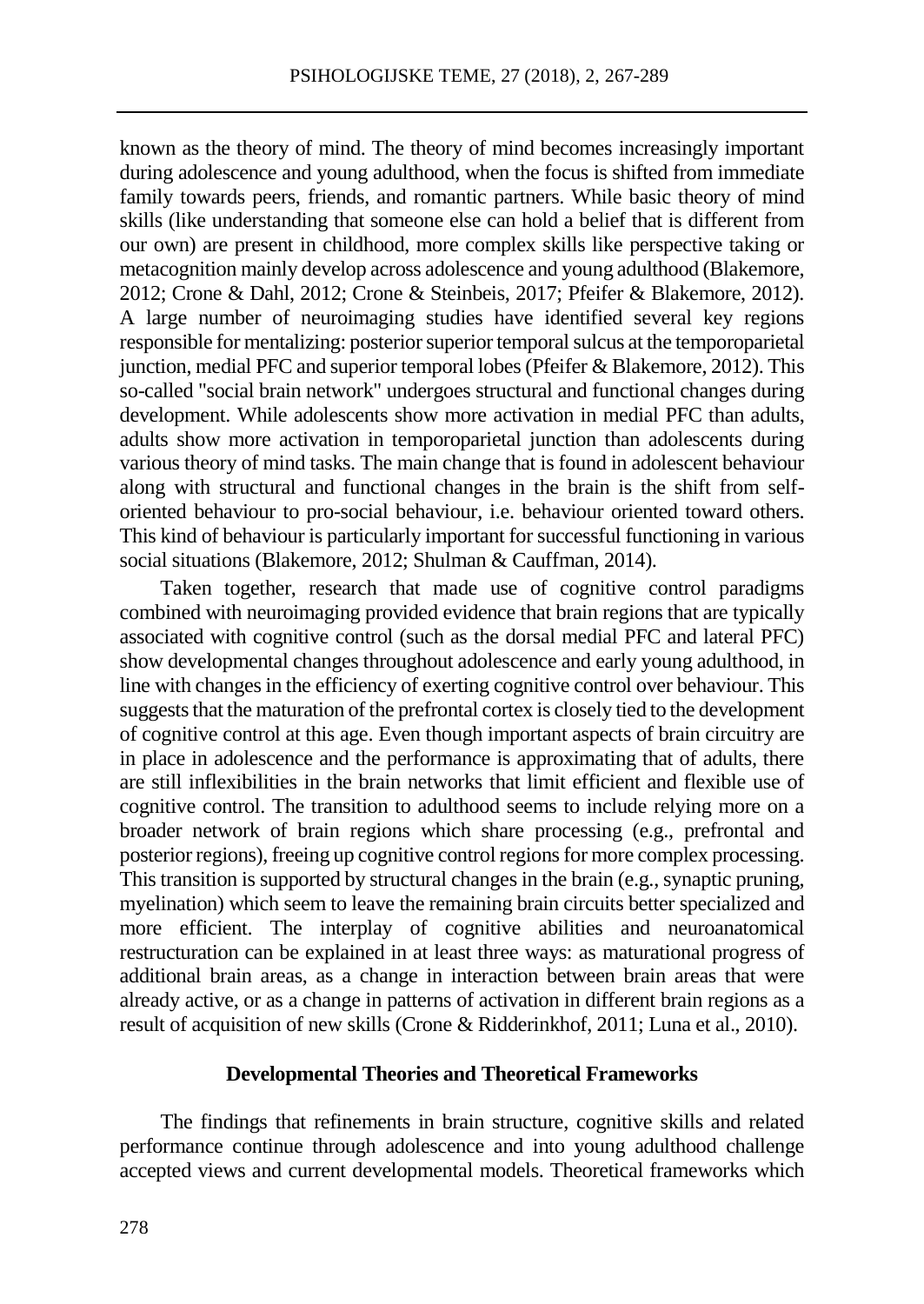we could borrow from cognitive psychology in order to interpret these findings are quite limited since they mostly focus on early stages of human life. In an effort to merge findings from cognitive psychology and neuroscience, Crone and Ridderinkhof (2011) pointed to Jean Paget's theory, since his work has probably been the most influential on our thinking about brain and cognitive development. Despite his controversial theoretical postulations by which he underestimated children's cognitive abilities, it is possible to associate Piaget's ideas of stage development with sensitive periods of brain development. Piaget suggested that a child cannot reach a new stage before mastering the previous one. Research from neuroscience has shown that grey matter development in different brain regions is heterogeneous, and that grey matter changes in high-order brain region have to be completed before that region can contribute to specialised cognitive functions (Gogtay & Thompson, 2010). In addition, the maturation of white matter connections between and within specific regions is important for age-related changes in neural structure and improved cognitive performance (Tamnes et al., 2011). Several studies have tried to examine how changes in brain structure correlate with cognitive functioning during development, and their findings show that improvement in intellectual abilities from childhood to adolescence is related to maturation of both grey and white matter (Schnack et al., 2015; Shaw et al., 2006; Tamnes et al., 2011). It is unclear whether these changes occur suddenly or through gradual acquisition of experience and knowledge, but theories of brain maturation and cognitive development agree that changes in cognitive skills occur through an interplay between biological maturation and gaining experience (Crone & Ridderinkhof, 2011).

The dual system model of brain development (Steinberg, 2008) proposes that adolescents experience a temporal void between a relatively early maturing emotional system and slower maturing cognitive control system. The early maturing emotional system is thought to reflect increases in dopaminergic activity and subcortical brain structures, possibly linked to puberty, leading to increases in the need for seeking rewards and novelties. The slower maturing cognitive control network is thought to be governed by the prefrontal cortex responsible for inhibition, planning and decision making, which is not fully mature until at least mid-20s (Willoughby et al., 2014). Steinberg (2008) proposes that this asynchrony between the development of emotional and cognitive control systems leads to increased vulnerability for risk-taking, which peaks during mid-adolescence when the discrepancy between these two systems is the most accentuated. However, new insights about the protracted period of brain development, as described above, show that cognitive control systems are still maturing into young adulthood (Crone & Steinbeis, 2017). On the other hand, studies on the percentage of risk-taking in reallife settings through adolescence and young adulthood do not provide support for the dual system model, which proposes that the risk-taking would be the most prominent during mid-adolescence (Willoughby et al., 2014). One longitudinal study with 4412 adolescents aged 14-18 years found that the engagement in risk-taking behaviours (e.g., alcohol frequency and quantity, marijuana and hard drugs usage, and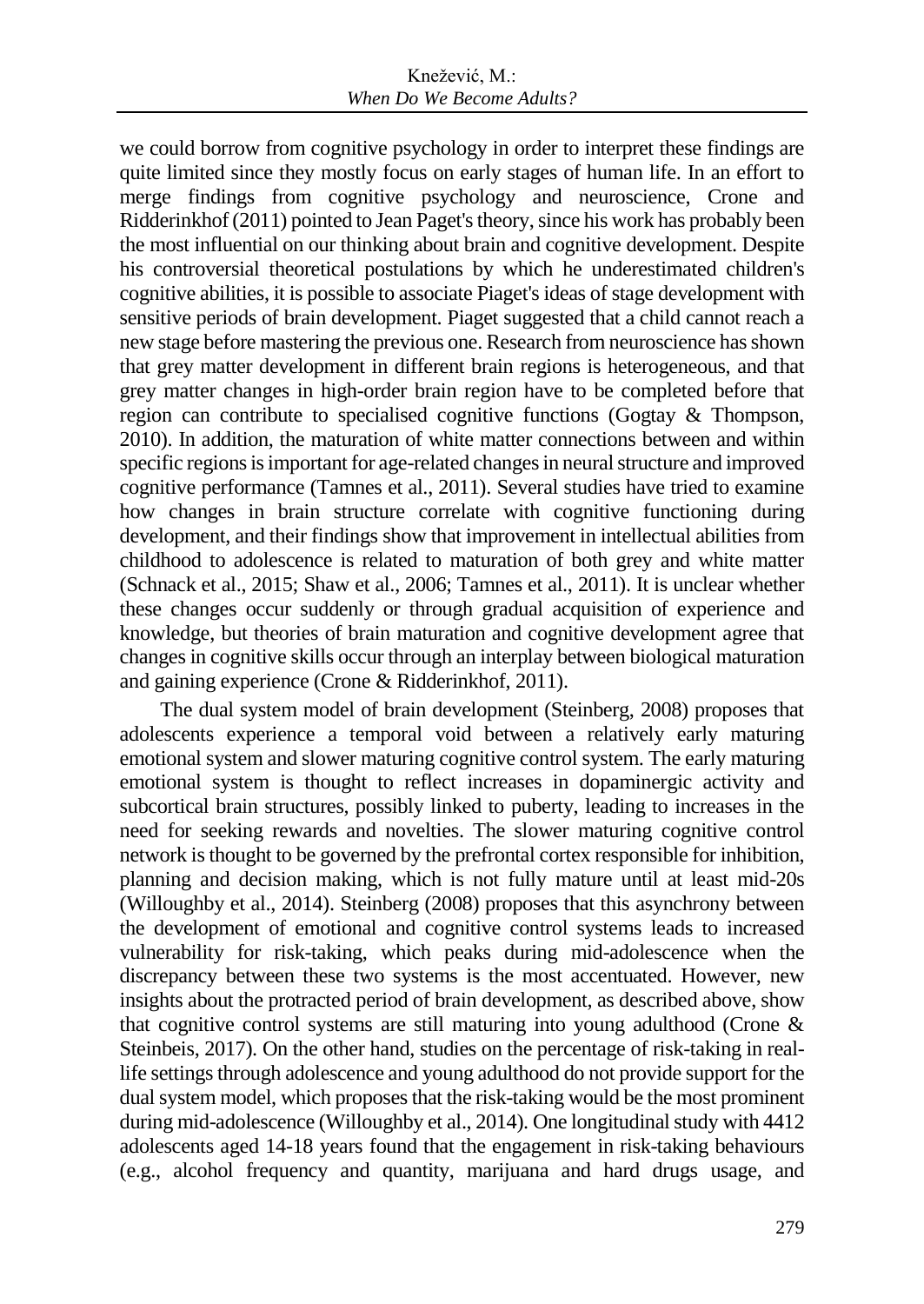delinquency) gradually increases across these ages (Hooshmand, Willoughby, & Good, 2012), in contrast to peaking in mid-adolescence as proposed by the dual system model. Moreover, research shows the highest level of risk-taking behaviour among university/college students (Willoughby et al., 2014).

Kloep and Hendry (2014) argue that developmental theories should put more emphasis on explaining how and why people change and move towards a more holistic approach. Some researchers propose that developmental studies should move away from stage theories which are bounded by age, and move towards theories which are based on a wide range of trajectories or possible pathways (Kloep & Hendry, 2014). While it is true that experience can cause developmental change, based on findings from neuroimaging and cognitive studies, it seems that this change cannot happen if biological foundations that underlie certain abilities are not in place. Experience impacts development in many different ways and can often change its course, but it does not cause developmental change per se. Rather, it is the interplay of biological maturation and experiences gained within dynamic environmental demands that result in developmental advancement. However, research linking changes in biological foundations (brain structure) to changes in actual human behaviour (cognitive functions) in various environmental surroundings is still very limited.

### **Moving Forward: Integrating Knowledge from Different Research Areas**

Young adulthood is a life period of profound importance, a time of stunning achievements and internal and external changes that launch young people into adulthood. Becoming an "adult" involves enormous transformations in roles and responsibilities, which require adjustments in personal goals and motivations, such as developing priorities related to family, friends, romantic partners, community, education, career and religion. This is the age when young people make occupational and interpersonal choices and decisions which will affect the course of the rest of their life. One of the reasons that developmental theories are not able to encompass the full extent of the development is that despite the mutual interest - the well-being of young people - each research area has been studied in isolation. Even though classical traditional markers and events, such as getting a stable job or becoming a parent, seem to be much less important nowadays on the personal level, they still have a large impact on each individual and are important hallmarks of the adulthood in the society. Social studies show that the period of transitioning to adulthood is the least structured time of life, marked by instability and stress (Arnett & Tanner, 2006; Tanner et al., 2009). At the same time, neuroscience shows that adolescence and young adulthood is a particularly sensitive developmental period which can influence young adult's life course trajectory. One of the challenges for future studies is to better understand how individual differences in experiences with transitional events which mark the entrance into adulthood, including achievements or failures, interact with the ongoing brain and cognitive refinement.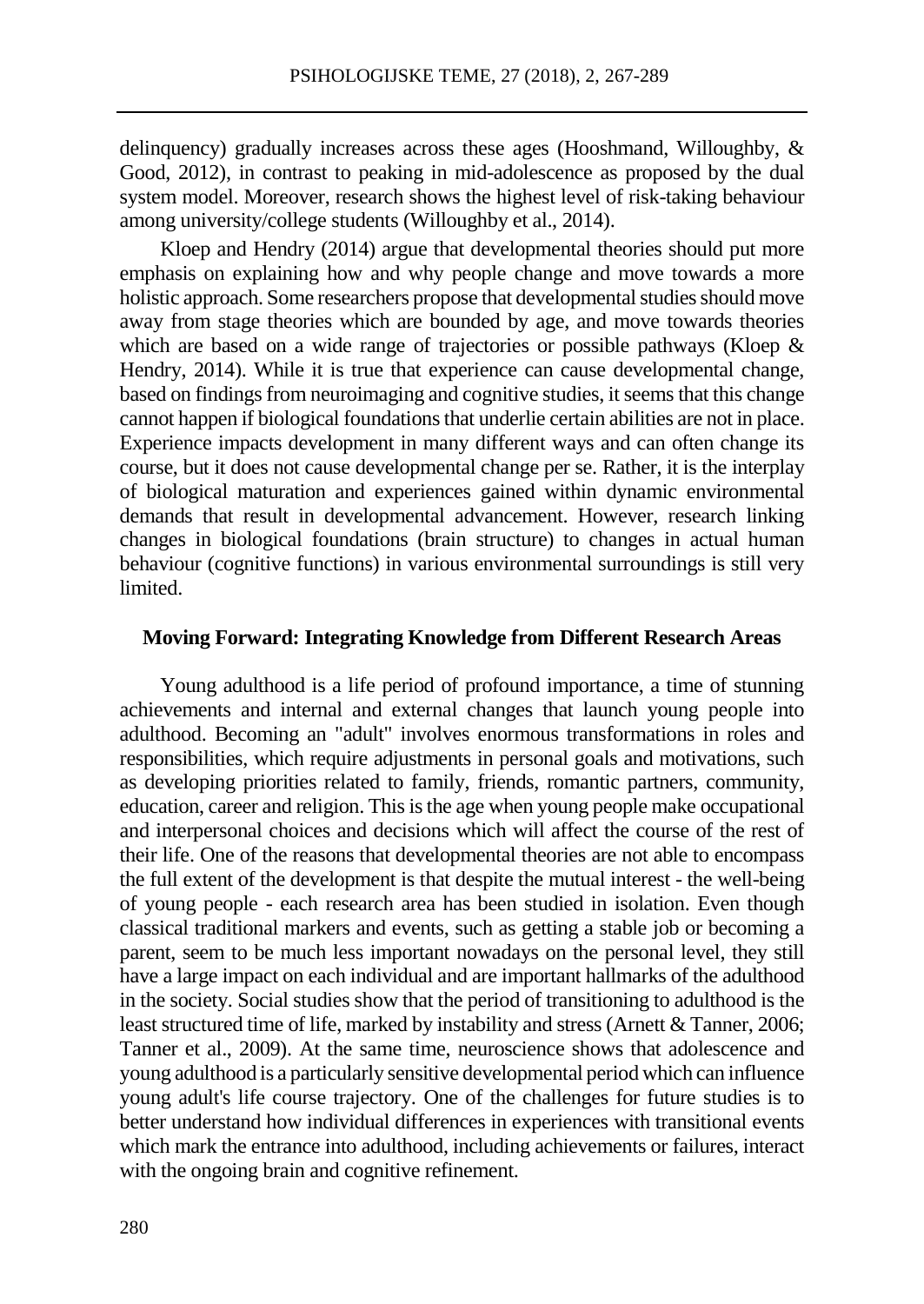Research into the implications of postponing traditional adult roles and continued adolescent and post-adolescent development is relevant for understanding the unique strengths and vulnerabilities of young adults. Although cognitive control functions may not reach their developmental peak until approximately 25 years of age, most people are capable of performing many adult functions adequately at an earlier age - apparently between 16 and 21. Which skills undergo perturbation at this age and how does the quality of the environment interact with brain changes in the development of cognitive skills? On the other hand, what are the overall implication and social costs associated with the lengthy and uncertain processes by which young people in post-industrial countries move into adulthood? For example, a large number of young adults not participating in the labour market and being economically active in their first 20-25 years of life could have a great cost on society (Billari & Liefbroer, 2010; Hendry & Kloep, 2007).

Continuous restructuration and changes in flexibility of the recruitment of different brain areas in combination with changes in social-cognitive processing can create certain vulnerabilities to engage in a harmful and reckless behaviour. Social studies have shown that even though most young people make it through these years with more or less positive experiences, some experiences will have tragic consequences. For instance, binge drinking which escalates during the early 20s is associated with unintentional (e.g. car crashes, falls) and intentional injuries (e.g. sexual assault, domestic violence, firearm injuries), alcohol poisoning, sexually transmitted diseases, cardiovascular diseases (e.g. high blood pressure, stroke), neurophysiological and neurocognitive deficits (Courtney & Polich, 2009; Taylor et al., 2010). At the same time, this is the period of life when numerous mental disturbances appear (Miguel-Hidalgo, 2013). The shift in relying on different brain circuits at this age may be especially relevant for individuals with psychopathology (Paus, Keshavan, & Giedd, 2008), and thus establishing patterns of typical developmental changes in brain structure and cognitive functions in young adulthood is of high priority. Mental disorders at this age are common and often comorbid and may be particularly harmful to education and employment in this age group.

One of the problems in finding answers in currently available evidence lies in the selection of the age groups since almost all available developmental studies so far have collapsed across 18 to 30 year-olds. This may represent a good frame of reference for the examination of broad changes that occur between different lifestages, however, age-specific patterns of change still remain largely unknown (Crone & Ridderinkhof, 2011). Future studies should carefully select age groups on the basis of available findings and theoretical frameworks in order to acquire the complete developmental picture.

Legal age boundaries are obviously not the same around the world, and age of majority does not depend on the mental or physical maturity of an individual. There is no global consensus regarding the youngest age at which a person is considered to knowingly commit a criminal act and thus can be tried and convicted of a criminal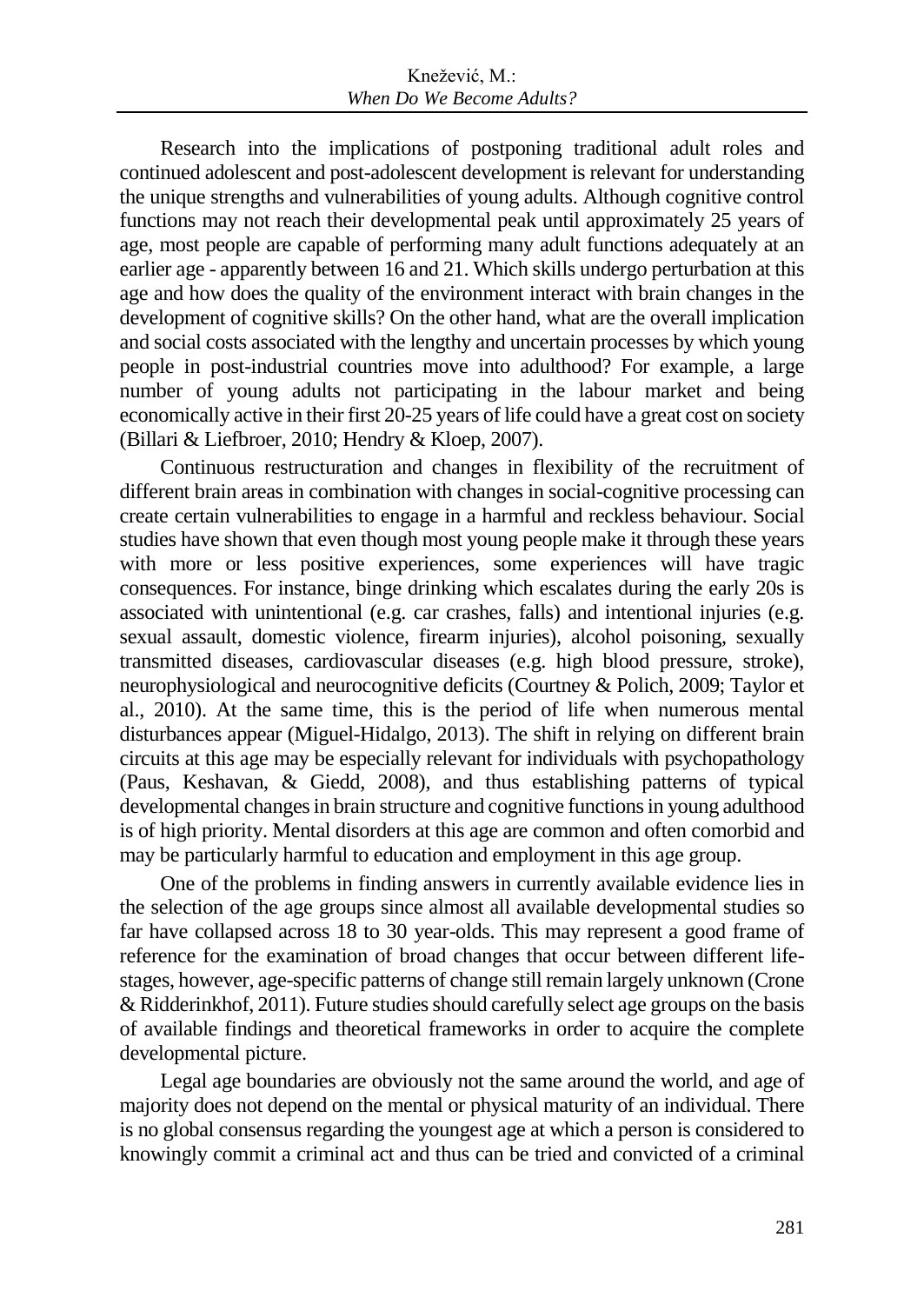offence. While the discussion on culpability, brain and cognitive development is still ongoing, evidence taken from developmental neuroscience studies have already affected some legal proceedings, and most scientists from various fields support the need for special consideration while prosecuting and sentencing adolescents under the age 18 (Steinberg, 2013). However, if we rely on evidence from neuroanatomical and functional development which show a slow maturation of cognitive control functions, like impulse control, and underlying brain structures responsible for adult behaviour during the early 20s, does the same apply to young adults? Considerable evidence indicates that brain and behavioural plasticity does not end in adolescence. Much more research which directly links age differences in brain structure and function to behaviours in certain legally relevant situations is needed.

Although the field of developmental cognitive neuroscience has made significant progress in our understanding of adolescent and post-adolescent brain development, future studies would benefit from researching how social context might moderate these findings. Longitudinal studies, including diverse samples and focusing on how associations between neural systems, cognitive skills and behaviour are moderated by environmental characteristics (e.g. social context, peer influence) could help in addressing some important limitations in the brain and cognitive development in the literature on young adulthood. Integration of neurobiological, psychological, and socio-cultural paradigms could advance our understanding of the complexity of the transitioning into adulthood, and better inform policies and treatments aimed at supporting more positive development across the lifespan.

#### **Conclusion**

The aim of this review was to use an interdisciplinary approach to tap into the issue of transition to adulthood by integrating recent findings from neuroscience and cognitive psychology while considering various social and legal markers of adulthood. Social, economic, and demographic changes over the past 50-60 years have resulted in dramatic changes in what occurs during the late teens and through the twenties for most young people in industrialized societies, leading to more flexible, variable, and less uniform pathways into adulthood. A great variability in defining the age of majority through legal definitions of adulthood across countries make determining when adulthood begins even more complicated.

Neurobiological models of brain maturation have made great advancements in understanding the development of brain structure across the lifespan, demonstrating protracted postnatal brain development, with considerable changes in cerebral cortical and subcortical structures, as well as changes in grey matter and white matter area, thickness and connectivity. Research that made use of cognitive control paradigms combined with neuroimaging provided evidence that brain regions that are typically associated with cognitive control show developmental changes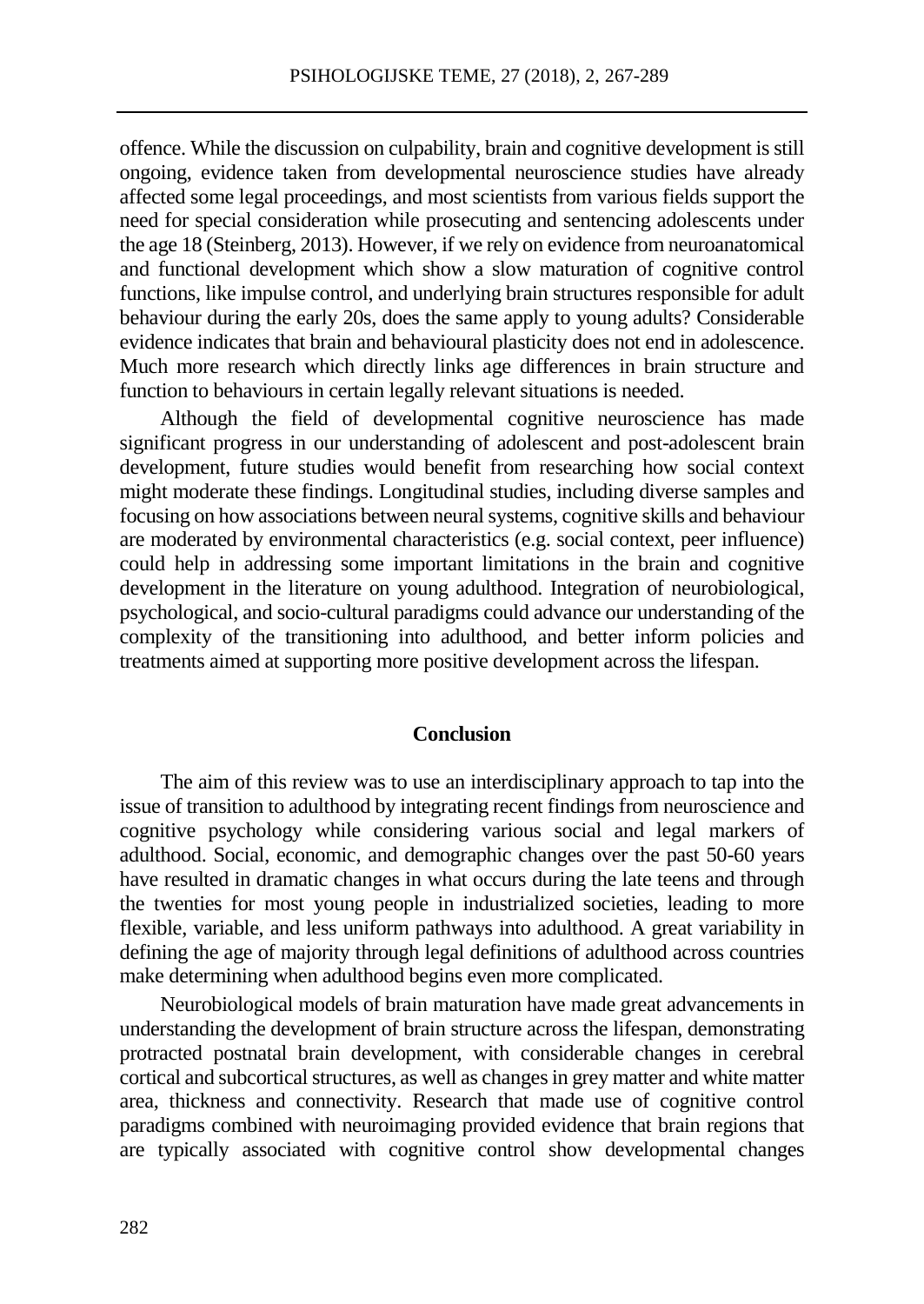throughout adolescence and early young adulthood, in line with changes in the efficiency of exerting cognitive control over behaviour. Theoretical frameworks which we can borrow from cognitive psychology in order to interpret these findings are quite limited since they mostly focus on early stages of human life. Despite the mutual interest in better defining the transition period between adolescence and adulthood, research areas are still largely separated, leaving gaps in our knowledge and understanding of strengths and vulnerabilities of young adults. It seems that the time has come when we simply cannot afford to ignore converging interdisciplinary findings from multiple research domains anymore.

#### **Acknowledgements**

Many thanks to my dear friend Dr Shannon Sheppard from Johns Hopkins University for proofreading the manuscript.

### **References**

- Arnett, J. J. (2000). Emerging adulthood A theory of development from the late teens through the twenties. *American Psychologist, 55*(5), 469-480. doi:10.1037//0003- 066x.55.5.469
- Arnett, J. J. (2003). Conceptions of the transition to adulthood among emerging adults in American ethnic groups. *Exploring Cultural Conceptions of the Transitions to Adulthood, 100*, 63-75. doi:10.1002/Cd.75
- Arnett, J. J., & Tanner, J. L. (2006). *Emerging adults in America: Coming of age in the 21st century*. Washington, DC: APA Books.
- Arroyo, J., Payne, K. K., Brown, S. L., & Manning, W. D. (2013). *Crossover in median age at first marriage and first birth: Thirty years of change.* Retrieved from https://www.bgsu.edu/content/dam/BGSU/college-of-arts-and-sciences/NCFMR/ documents/FP/FP-13-06.pdf
- Barbey, A. K., Colom, R., Solomon, J., Krueger, F., Forbes, C., & Grafman, J. (2012). An integrative architecture for general intelligence and executive function revealed by lesion mapping. *Brain, 135*, 1154-1164. doi:10.1093/brain/aws021
- Bianchi, S., Stimpson, C. D., Duka, T., Larsen, M. D., Janssen, W. G. M., Collins, Z., & Sherwood, C. C. (2013). Synaptogenesis and development of pyramidal neuron dendritic morphology in the chimpanzee neocortex resembles humans. *Proceedings of the National Academy of Sciences of the United States of America, 110*, 10395-10401. doi:10.1073/pnas.1301224110
- Billari, F. C., & Liefbroer, A. C. (2010). Towards a new pattern of transition to adulthood? *Advances in Life Course Research, 15*(2-3), 59-75. doi:10.1016/j.alcr.2010.10.003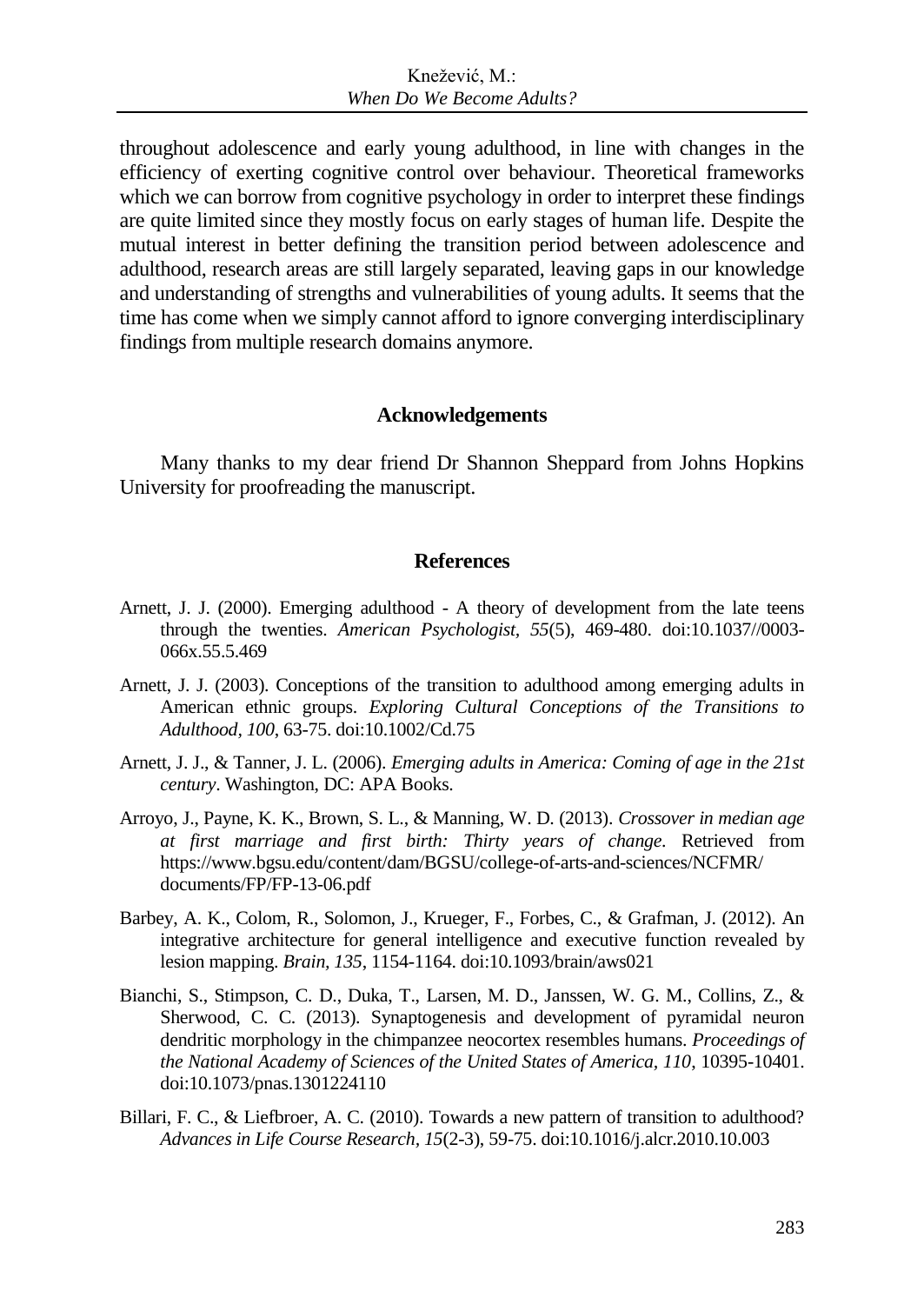- Blakemore, S. J. (2012). Imaging brain development: The adolescent brain. *Neuroimage, 61*(2), 397-406. doi:10.1016/j.neuroimage.2011.11.080
- Bourgeois, J. P., Goldman-Rakic, P. S., & Rakic, P. (1994). Synaptogenesis in the prefrontal cortex of rhesus-monkeys. *Cerebral Cortex, 4*(5), 78-96.
- Brown, T. T., & Jernigan, T. L. (2012). Brain development during the preschool years. *Neuropsychology Review, 22*(4), 313-333. doi:10.1007/s11065-012-9214-1
- Carter, A. C., Brandon, K. O., & Goldman, M. S. (2010). The college and noncollege experience: A review of the factors that influence drinking behaviour in young adulthood. *Journal of Studies on Alcohol and Drugs, 71*(5), 742-750. doi:10.15288/jsad.2010.71.742
- Central Intelligence Agency (2016). *Military service age and obligation*. Retrieved from https://www.cia.gov/library/publications/the-world-factbook/fields/2024.html#139
- Chung, J. M., Robins, R. W., Trzesniewski, K. H., Noftle, E. E., Roberts, B. W., & Widaman, K. F. (2014). Continuity and change in self-esteem during emerging adulthood. *Journal of Personality and Social Psychology, 106*(3), 469-483. doi:10.1037/a0035135
- Courtney, K. E., & Polich, J. (2009). Binge drinking in young adults: Data, definitions, and determinants. *Psychological Bulletin, 135*(1), 142-156. doi:10.1037/a0014414
- Crone, E. A., & Dahl, R. E. (2012). Understanding adolescence as a period of social-affective engagement and goal flexibility. *Nature Reviews Neuroscience, 13*(9), 636-650. doi:10.1038/nrn3313
- Crone, E. A., & Ridderinkhof, K. R. (2011). The developing brain: From theory to neuroimaging and back. *Developmental Cognitive Neuroscience, 1*(2), 101-109. doi:10.1016/j.dcn.2010.12.001
- Crone, E. A., & Steinbeis, N. (2017). Neural perspectives on cognitive control development during childhood and adolescence. *Trends in Cognitive Sciences, 21*(3), 205-215. doi:10.1016/j.tics.2017.01.003
- Crone, E. A., Zanolie, K., Van Leijenhorst, L., Westenberg, P. M., & Rombouts, S. A. R. B. (2008). Neural mechanisms supporting flexible performance adjustment during development. *Cognitive Affective & Behavioural Neuroscience, 8*(2), 165-177. doi:10.3758/Cabn.8.2.165
- Curtis, A. C. (2015). Defining adolescence. *Journal of Adolescent and Family Health, 7*(4), 40.
- Geier, C. F., Garver, K., Terwilliger, R., & Luna, B. (2009). Development of working memory maintenance. *Journal of Neurophysiology, 101*(1), 84-99. doi:10.1152/jn.90562.2008
- Gogtay, N., & Thompson, P. M. (2010). Mapping gray matter development: Implications for typical development and vulnerability to psychopathology. *Brain and Cognition, 72*(1), 6-15. doi:10.1016/j.bandc.2009.08.009
- Hanewinkel, R., Sargent, J. D., Poelen, E. A. P., Scholte, R., Florek, E., Sweeting, H., ⋯ Morgenstern, M. (2012). Alcohol consumption in movies and adolescent binge drinking in 6 European countries. *Pediatrics, 129*(4), 709-720. doi:10.1542/peds.2011-2809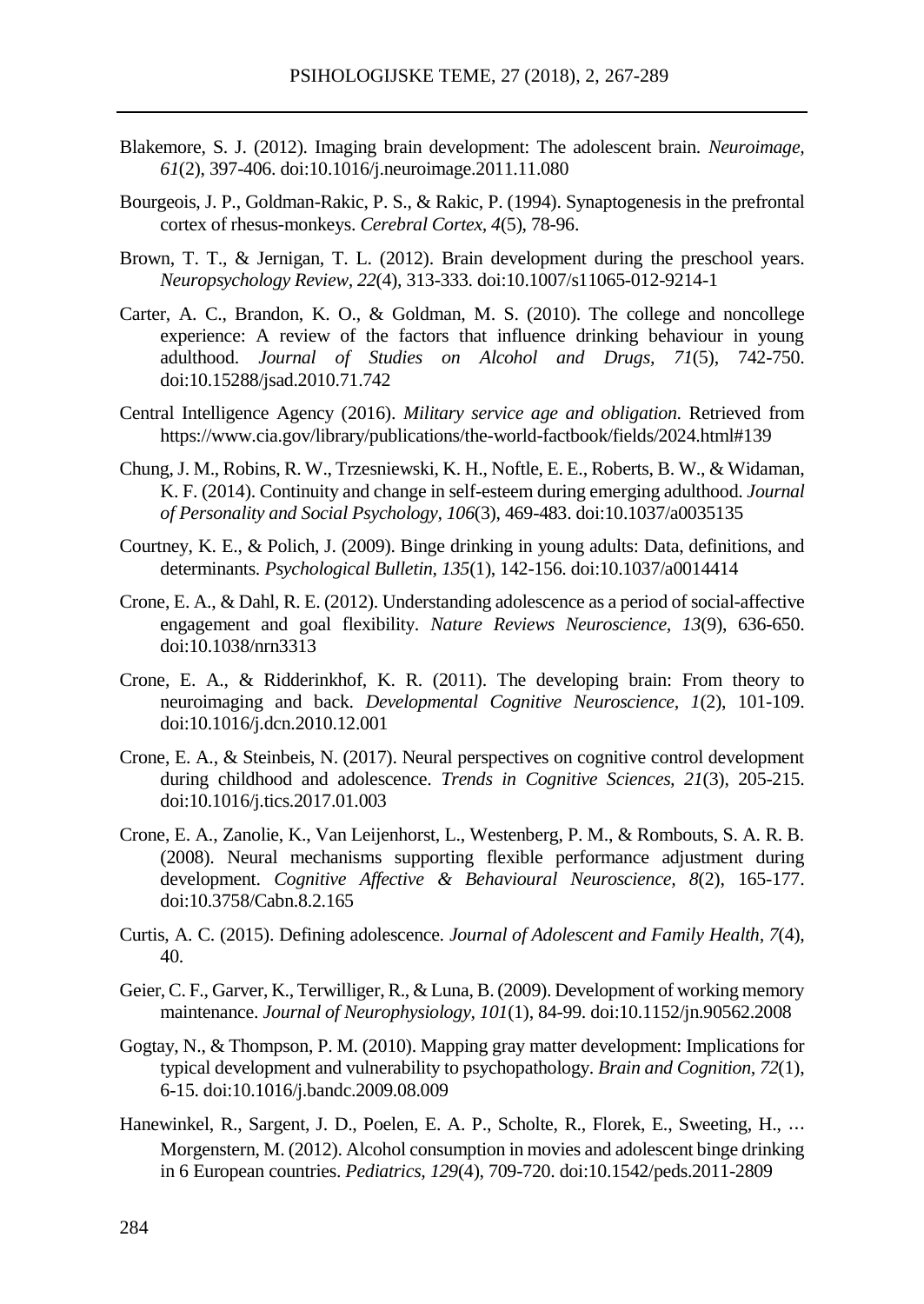- Hendry, L. B., & Kloep, M. (2007). Conceptualizing emerging adulthood: Inspecting the emperor's new clothes? *Child Development Perspectives, 1*(2), 74-79.
- Hooshmand, S., Willoughby, T., & Good, M. (2012). Does the direction of effects in the association between depressive symptoms and health-risk behaviours differ by behaviour? A longitudinal study across the high school years. *Journal of Adolescent Health, 50*(2), 140-147. doi:10.1016/j.jadohealth.2011.05.016
- Huttenlocher, P. R., & Dabholkar, A. S. (1997). Regional differences in synaptogenesis in human cerebral cortex. *Journal of Comparative Neurology, 387*(2), 167-178. doi:10.1002/(Sici)1096-9861(19971020)387:2<167::Aid-Cne1>3.0.Co;2-Z
- Jensen, L. A., & Arnett, J. J. (2012). Going global: New pathways for adolescents and emerging adults in a changing world. *Journal of Social Issues, 68*(3), 473-492. doi:DOI 10.1111/j.1540-4560.2012.01759.x
- Kadiri, H. (2014). Alcohol purchase age limits in Europe. Retrieved from http://www. eurocare.org/
- Kloep, M., & Hendry, L. B. (2014). Some ideas on the emerging future of developmental research. *Journal of Adolescence, 37*(8), 1541-1545. doi:10.1016/j.adolescence. 2014.09.002
- Knežević, M., & Marinković, K. (2017). Neurodynamic correlates of response inhibition from emerging to mid adulthood. *Cognitive Development, 43*, 106-118. doi:10.1016/ j.cogdev.2017.03.002
- Knežević, M., Veroude, K., Jolles, J., & Krabbendam, L. (2016). Neural correlates of performance monitoring during the transition to young adulthood. *Mind Brain and Education, 10*(2), 81-90. doi:10.1111/mbe.12104
- Lebel, C., & Beaulieu, C. (2011). Longitudinal development of human brain wiring continues from childhood into adulthood. *Journal of Neuroscience, 31*(30), 10937-10947. doi:10.1523/Jneurosci.5302-10.2011
- Luna, B., Padmanabhan, A., & O'Hearn, K. (2010). What has fMRI told us about the development of cognitive control through adolescence? *Brain and Cognition, 72*(1), 101-113. doi:10.1016/j.bandc.2009.08.005
- Miguel-Hidalgo, J. J. (2013). Brain structural and functional changes in adolescents with psychiatric disorders. *International Journal of Adolescent Medical Health, 25*(3), 245- 256. doi:10.1515/ijamh-2013-0058
- Miyake, A., Friedman, N. P., Emerson, M. J., Witzki, A. H., Howerter, A., & Wager, T. D. (2000). The unity and diversity of executive functions and their contributions to complex "frontal lobe" tasks: A latent variable analysis. *Cognitive Psychology, 41*(1), 49-100. doi:10.1006/cogp.1999.0734
- Paus, T. (2010). Growth of white matter in the adolescent brain: Myelin or axon? *Brain and Cognition, 72*(1), 26-35. doi:10.1016/j.bandc.2009.06.002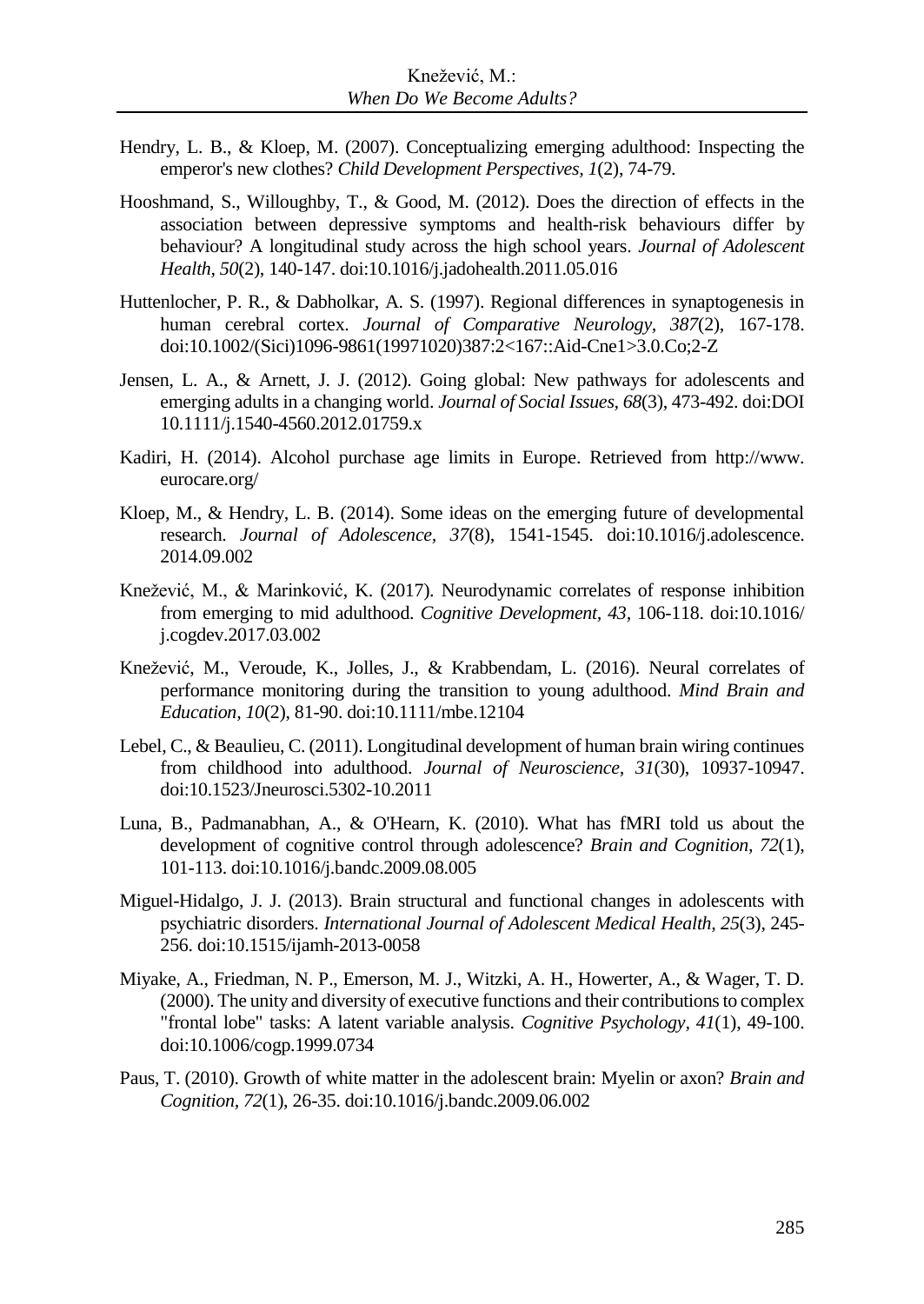- Paus, T., Keshavan, M., & Giedd, J. N. (2008). OPINION Why do many psychiatric disorders emerge during adolescence? *Nature Reviews Neuroscience, 9*(12), 947-957. doi:10.1038/nrn2513
- Petanjek, Z., Judas, M., Simic, G., Rasin, M. R., Uylings, H. B. M., Rakic, P., & Kostovic, I. (2011). Extraordinary neoteny of synaptic spines in the human prefrontal cortex. *Proceedings of the National Academy of Sciences of the United States of America, 108*(32), 13281-13286. doi:10.1073/pnas.1105108108
- Pfeifer, J. H., & Blakemore, S. J. (2012). Adolescent social cognitive and affective neuroscience: Past, present, and future. *Social Cognitive and Affective Neuroscience, 7*(1), 1-10. doi:10.1093/Scan/Nsr099
- Rakic, P., Bourgeois, J. P., & Goldman-Rakic, P. S. (1994). Synaptic development of the cerebral-cortex - implications for learning, memory, and mental-illness. *Self-Organizing Brain: From Growth Cones to Functional Networks, 102*, 227-243.
- Robertson, S. (2016). Age of consent laws. *Children and Youth in History.* Retrieved from https://chnm.gmu.edu/cyh/case-studies/230
- Rubia, K. (2013). Functional brain imaging across development. *European Child & Adolescent Psychiatry, 22*(12), 719-731. doi:10.1007/s00787-012-0291-8
- Rubia, K., Lim, L., Ecker, C., Halari, R., Giampietro, V., Simmons, A., ⋯ Smith, A. (2013). Effects of age and gender on neural networks of motor response inhibition: From adolescence to mid-adulthood. *Neuroimage, 83*, 690-703. doi:10.1016/j.neuroimage. 2013.06.078
- Salmela-Aro, K., Kiuru, N., Nurmi, J. E., & Eerola, M. (2011). Mapping pathways to adulthood among Finnish university students: Sequences, patterns, variations in familyand work-related roles. *Advances in Life Course Research, 16*(1), 25-41. doi:10.1016/ j.alcr.2011.01.003
- Schlegel, A. (1995). A cross-cultural approach to adolescence. *Ethos, 23*(1), 15-32. doi:10.1525/eth.1995.23.1.02a00020
- Schnack, H. G., van Haren, N. E. M., Brouwer, R. M., Evans, A., Durston, S., Boomsma, D. I., ⋯ Pol, H. E. H. (2015). Changes in thickness and surface area of the human cortex and their relationship with intelligence. *Cerebral Cortex, 25*(6), 1608-1617. doi:10.1093/cercor/bht357
- Schoon, I., & Lyons-Amosba, M. (2016). Diverse pathways in becoming an adult: The role of structure, agency and context. *Research in Social Stratification and Mobility, 46*, 11- 20. doi:10.1016/j.rssm.2016.02.008
- Schwartz, S. J., Cote, J. E., & Arnett, J. J. (2005). Identity and agency in emerging adulthood: Two development routes in the individualization process. *Youth & Society, 37*(2), 201- 229. doi:10.1177/0044118x05275965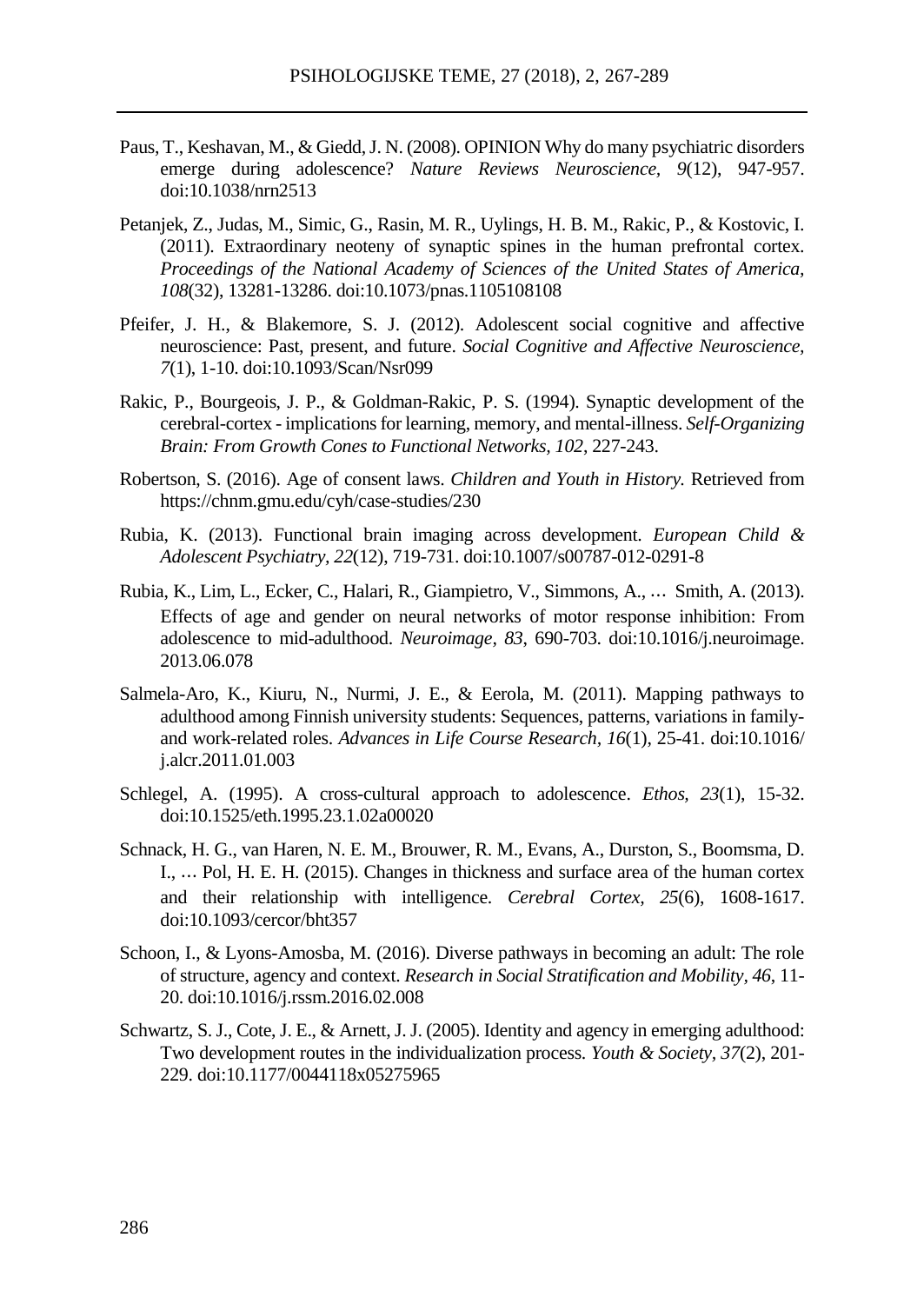- Schwartz, S. J., Donnellan, M. B., Ravert, R. D., Luyckx, K., & Zamboanga, B. L. (2010). Identity development, personality, and well-being in adolescence and emerging adulthood: Theory, research, and recent advances. In R. M. Lerner, A. Easterbrooks, & J. Mistry (Eds.), *Handbook of psychology* (Vol. 6, pp. 339-364). New York: John Wiley and Sons.
- Sethi, D., Racioppi, F., & Bertollini, R. (2007). Preventing the leading cause of death in young people in Europe. *Journal of Epidemiological Community Health, 61*(10), 842-843. doi:10.1136/jech.2007.063081
- Settersten, R. A. J., Ottusch, T. M., & Schneider, B. (2015). Becoming adult: Meanings of markers to adulthood. In R. Scott & S. Kosslyn (Eds.), *Emerging trends in the social and behavioural sciences*. (pp. 1-16). Hoboken, New Jersey: John Wiley & Sons, Inc.
- Shaw, P., Greenstein, D., Lerch, J., Clasen, L., Lenroot, R., Gogtay, N., & Giedd, J. (2006). Intellectual ability and cortical development in children and adolescents. *Nature, 440*(7084), 676-679. doi:10.1038/nature04513
- Shulman, E. P., & Cauffman, E. (2014). Deciding in the dark: Age differences in intuitive risk judgment. *Developmental Psychology, 50*(1), 167-177. doi:10.1037/a0032778
- Smartgunlaws.org. (2014). *Minimum age*. Retrieved from http://smartgunlaws.org/gunlaws/policy-areas/consumer-child-safety/minimum-age/
- Sowell, E. R., Peterson, B. S., Thompson, P. M., Welcome, S. E., Henkenius, A. L., & Toga, A. W. (2003). Mapping cortical change across the human life span. *Nature Neuroscience, 6*(3), 309-315. doi:10.1038/nn1008
- Steinberg, L. (2008). A social neuroscience perspective on adolescent risk-taking. *Developmental Review, 28*(1), 78-106. doi:10.1016/j.dr.2007.08.002
- Steinberg, L. (2013). The influence of neuroscience on US Supreme Court decisions about adolescents' criminal culpability. *Nature Reviews Neuroscience, 14*(7), 513-518. doi:10.1038/nrn3509
- Stuss, D. T., & Levine, B. (2002). Adult clinical neuropsychology: Lessons from studies of the frontal lobes. *Annual Review of Psychology, 53*, 401-433. doi:10.1146/annurev. psych.53.100901.135220
- Swanson, J. A. (2016). Trends in literature about emerging adulthood: Review of empirical studies. *Emerging Adulthood*, *4*(6), 1-12. doi:10.1177/2167696816630468
- Tamnes, C. K., Fjell, A. M., Ostby, Y., Westlye, L. T., Due-Tonnessen, P., Bjornerud, A., & Walhovd, K. B. (2011). The brain dynamics of intellectual development: Waxing and waning white and gray matter. *Neuropsychologia, 49*(13), 3605-3611. doi:10.1016/ j.neuropsychologia.2011.09.012
- Tanner, J. L., Arnett, J. J., & Leis, J. A. (2009). *Emerging adulthood: Learning and development during the first stage of adulthood*. Mahwah, New Jersey: Lawrence Erlbaum.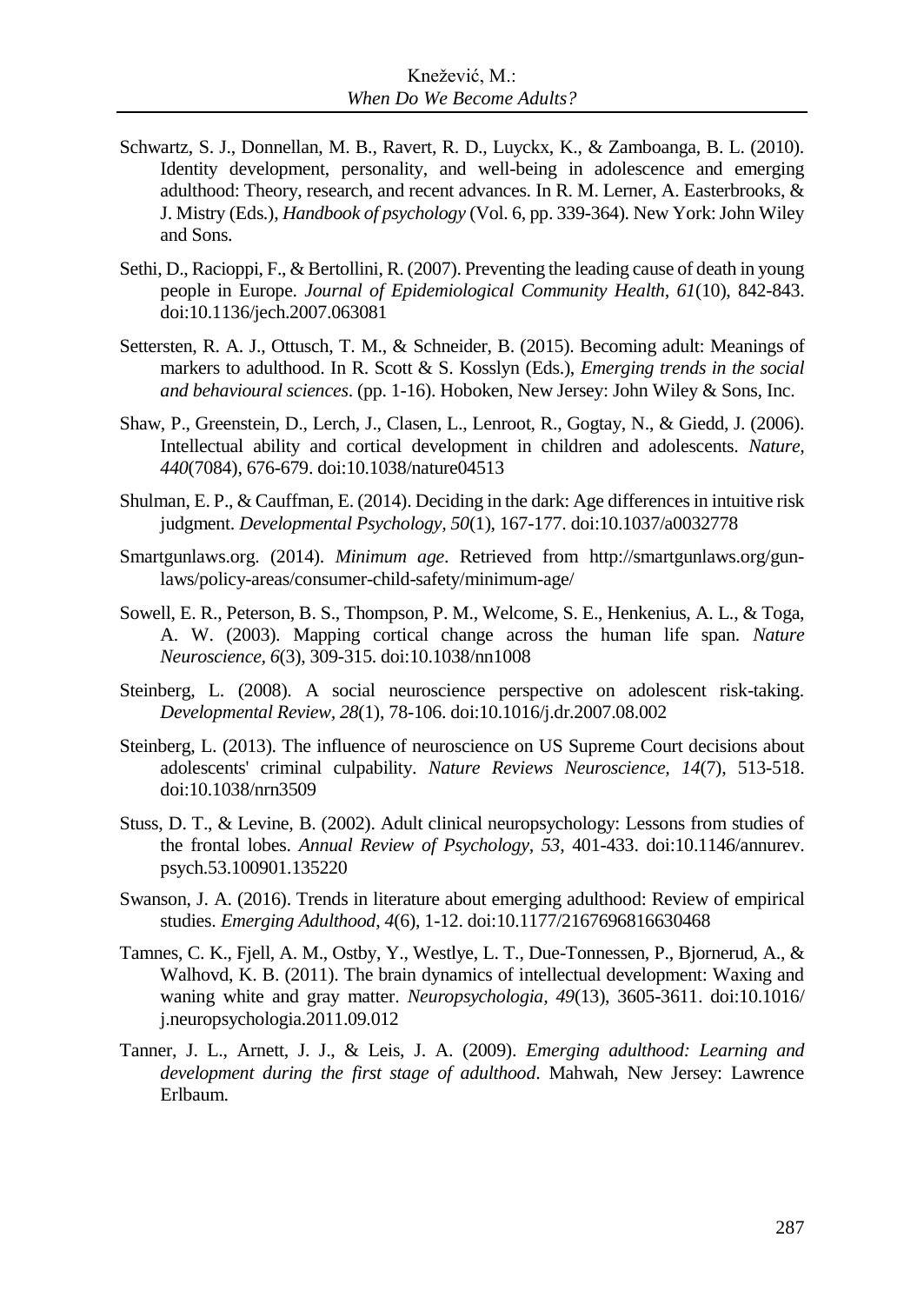- Taylor, B., Irving, H. M., Kanteres, F., Room, R., Borges, G., Cherpitel, C., & Rehm, J. (2010). The more you drink, the harder you fall: A systematic review and meta-analysis of how acute alcohol consumption and injury or collision risk increase together. *Drug and Alcohol Dependence, 110*(1-2), 108-116. doi:10.1016/j.drugalcdep.2010.02.011
- The Center for Consumer Information & Insurance Oversight (2015). *Young adults and the affordable care act: Protecting young adults and eliminating burdens on families and businesses.* Retrieved from https://www.cms.gov/CCIIO/Resources/Files/adult\_child\_ fact\_sheet.html
- Willoughby, T., Good, M., Adachi, P. J. C., Hamza, C., & Tavernier, R. (2014). Examining the link between adolescent brain development and risk taking from a socialdevelopmental perspective (reprinted). *Brain and Cognition, 89*, 70-78. doi:10.1016/ j.bandc.2014.07.006

### **Kada postajemo odrasli? Interdisciplinarni pregled teorija, istraživanja i novih dostignuća**

### Sažetak

Brojne su teorije razvojne psihologije, poput psihoanalitičke, biheviorističke ili kognitivističke, pokušale objasniti kako ljudi sazrijevaju i mijenjaju se tijekom života. Ove su teorije usmjerene na rane životne faze – od djetinjstva do adolescencije – ostavljajući dojam kako nakon adolescencije ne dolazi do značajnijih skokova u razvoju. Međutim, istraživanja su ljudskog razvoja u posljednjih 20-ak godina pokazala kako je sazrijevanje puno složenije te vremenski dugotrajnije nego se prethodno smatralo. Cilj je ovoga pregleda bio interdisciplinarnim pristupom istražiti pitanje prijelaza u odraslu dob prikazom najnovijih rezultata istraživanja o sazrijevanju mozga i kognitivnih sposobnosti iz područja neuroznanosti i kognitivne psihologije istovremeno razmatrajući tradicionalne i zakonom određene granice odraslosti. U prvom se dijelu rada raspravlja o određenim pitanjima vezanim uz definiranje razdoblja odraslosti kroz društvene i pravne okvire. Zatim se navodi kako produljeno strukturalno i funkcionalno sazrijevanje mozga utječe na kognitivne sposobnosti, naglašavajući potrebu i vrijednost istraživanja načinā na koje ove promjene mogu utjecati na donošenje važnih odluka tijekom rane odrasle dobi, a koje mogu imati dalekosežne posljedice. Konačno, na temelju se dokaza iz postojećih istraživanja ističe važnost prihvaćanja i integriranja nalaza iz različitih istraživačkih disciplina kako bi se bolje razumjela snaga i ranjivosti mladih osoba na pragu odrasle dobi.

*Ključne riječi*: produljeni razvoj mozga, interdisciplinarni pristup, mlada odrasla dob, adolescencija, kognitivne sposobnosti, sazrijevanje